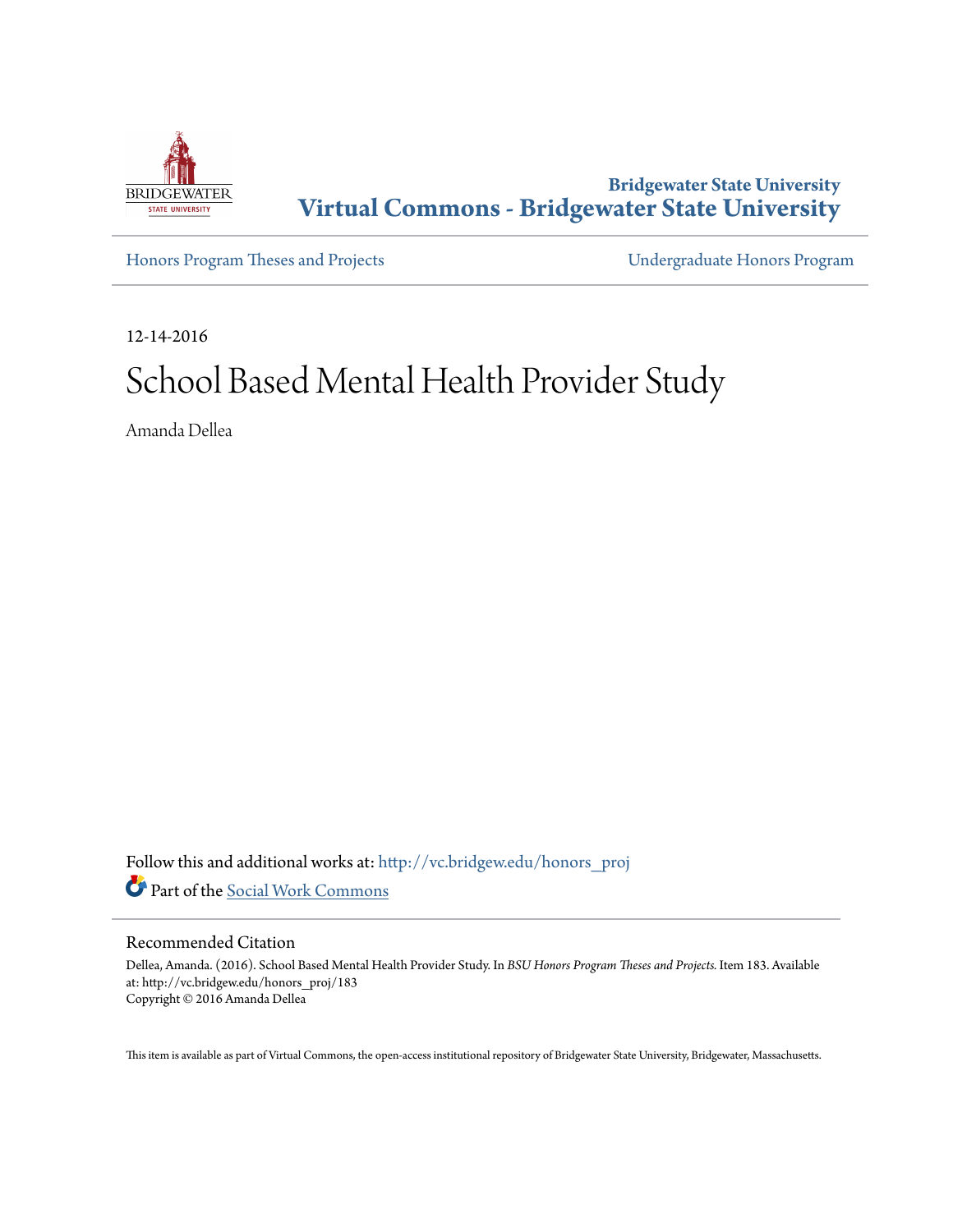School Based Mental Health Provider Study

Amanda Dellea

# Submitted in Partial Completion of the Requirements for Departmental Honors in Social Work

Bridgewater State University

December 14, 2016

Dr. Mark Brenner, Thesis Director Dr. Kathleen Bailey, Committee Member Dr. Anaa Alcon, Committee Member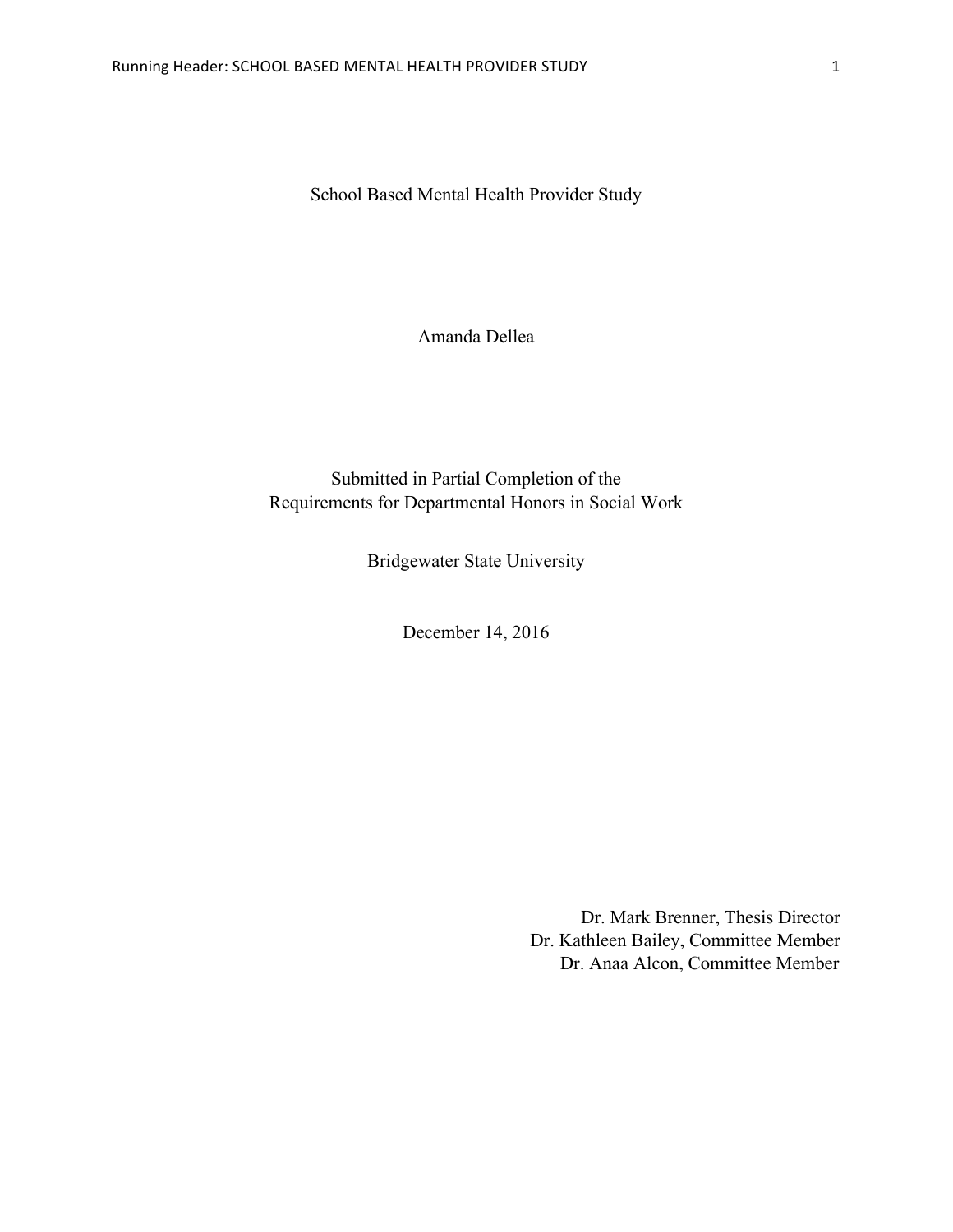#### **Abstract**

School Based Mental Health Providers (SBMHPs) provide mental health treatment in school settings for grade school students between Kindergarten through twelfth grade. They are tasked with helping to remove barriers in students' lives that might otherwise prevent them from achieving academic success. Depending on state and licensure requirements different SBMHP are used. This study was conducted to gain a better understanding of the differences among SBMHP participants in regards to their licensure, years of experience, and number of schools they work in simultaneously. An online survey of SBMHPs was employed in order to compare differences in engagement with students, teachers, administrators, parents, and job satisfaction. The researcher analyzed quantitative data and responses to open response questions, and recommendations will be made based on findings from this analysis.

#### **Introduction**

According to The National Research Council and Institute of Medicine between 13%- 20% of children and adolescents in the United States are diagnosed with mental health disorders (National Research Council and Institute of Medicine, 2009). Mental health disorders affect marginalized populations disproportionately due to lack of resources, causing minor issues to become exacerbated and cause more serious disorders. For example, Oppositional Defiant Disorder can cause a much more severe disorder called Conduct Disorder (Drabick, Bubier, Chen, Price, & Lanza, 2011). These disorders are addressed in a variety of different ways including private therapy, hospitalization, pharmacological management, and school-based mental health services. Since children spend 33 hours of their time at school each week (Dept. of Ed, 2007), this is a natural setting for children to receive mental health services and support. School based mental health services can provide early detection before symptoms increase in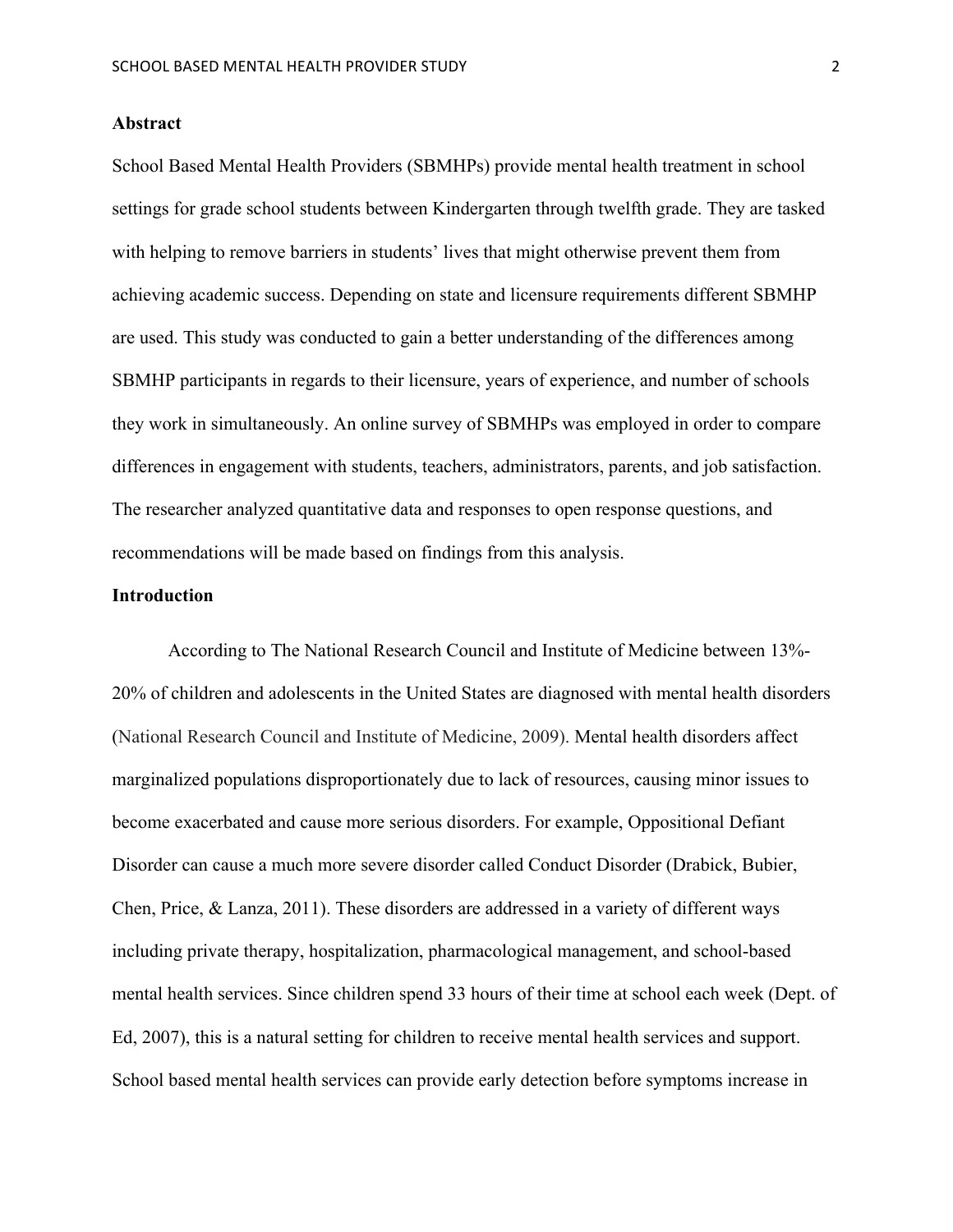severity and ultimately become costly to the child's development and future. Studies show that a strong positive correlation exists between school-based mental health interventions and academic performance (Hoagwood et al., 2007).

School-based mental health providers (SBMHP) are tasked with treating mental health issues among children in school settings. SBMHPs include school psychologists, school social workers, school adjustment counselors, and school counselors, depending on state licensure guidelines. Although often expected to do the same job their training and view of their jobs vary. Poverty, substance abuse, and domestic violence are issues that many children face (NASW, 2015). SBMHPs are tasked with supporting these children so that they do not fall through the cracks of our educational system. This is achieved through counseling, prevention programs, crisis intervention, advocacy, and working with parents and teachers to coordinate services within and outside of schools (Franklin, Kim & Tripodi, 2009). SBMHPs must develop and maintain relationships with administrators, teachers, students and parents to advise them and implement interventions as needed (Teasley, Canifield, Archuleta, Crutchfield, & Chavis, 2012).

# **Background of School Mental Health Providers**

As schools face a decrease in funding mental health support is one of the first services cut or decreased (Abramovitz, & Zelnick, 2015). During the 1960's this trend increased at a concerning rate nationwide. In response, the National Association of Social Workers (NASW, 2015) released a newsletter showing the benefits of school social workers on academic performance. Additionally the Education for All Handicapped Children Act of 1975 passed. These combined were successful in saving the school social work profession as well as other school based mental health professions according to Allen-Meares (as cited in Peckover, Vasquez, Van Housen, Saunders, & Allen, 2013). This also forced school psychologists to shift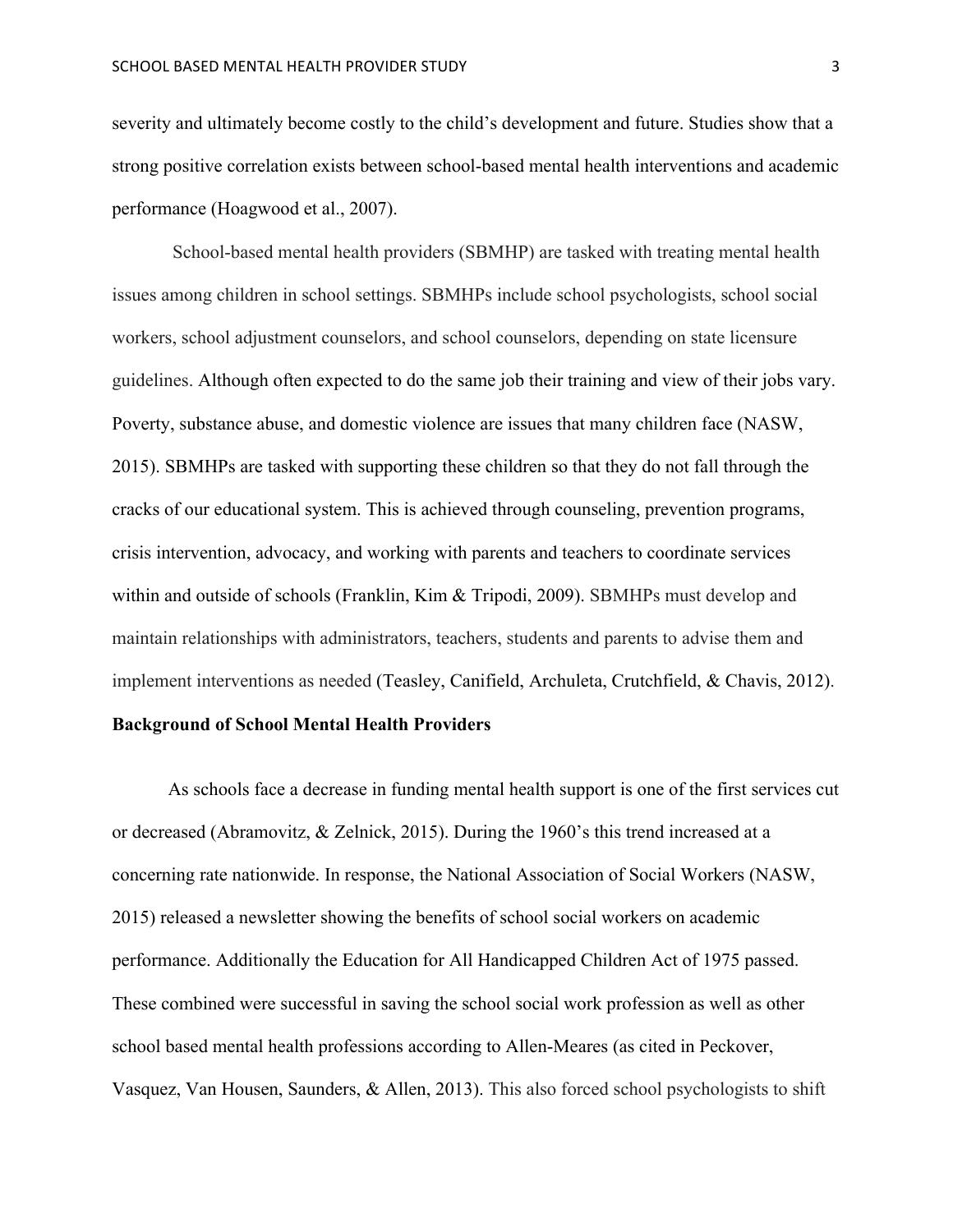their focus predominantly to testing, allowing room for other SMBHP to enter the schools more permanently than even before (Peckover et al., 2013).

When examining the history of the school psychologist profession one must look back to the international adoption of the Geneva Declaration of the Rights of the Child by the League of Nations in 1924 (United Nations, 2012). This began the evolution of societal views of children from being the property of parents to having rights as humans. Societies around the developing world began to recognize the mental health needs of the population, and then in turn acknowledged these rights in children (Hart & Hart, 2014). They were underutilized until the Individuals with Disabilities Education Act of 1990 (IDEA) mandated that all schools have a mental health provider employed at all public schools in the United States (Allen-Meares, 2007). The first specializations offered for school based mental health professionals started in New York City in 1906.

#### **Literature Review**

School based mental health providers (SBMHP) are at the front lines of providing mental health services to students in the United States (Hart &Hart, 2014). The profession is designed to aid students with issues in school that may get in the way of their academic success and to support students with challenges faced outside of the classroom. This is achieved by providing primary, secondary, and tertiary services. Primary services for a SBMHP consist of school wide interventions for all students. These would include anti-bullying campaigns or D.A.R.E programs. Designed as preventative measures, they help between 70%-90% of students. Secondary interventions are slightly more targeted and are designed to service at least 50% of students that may need additional help on top of the primary services. These students do not need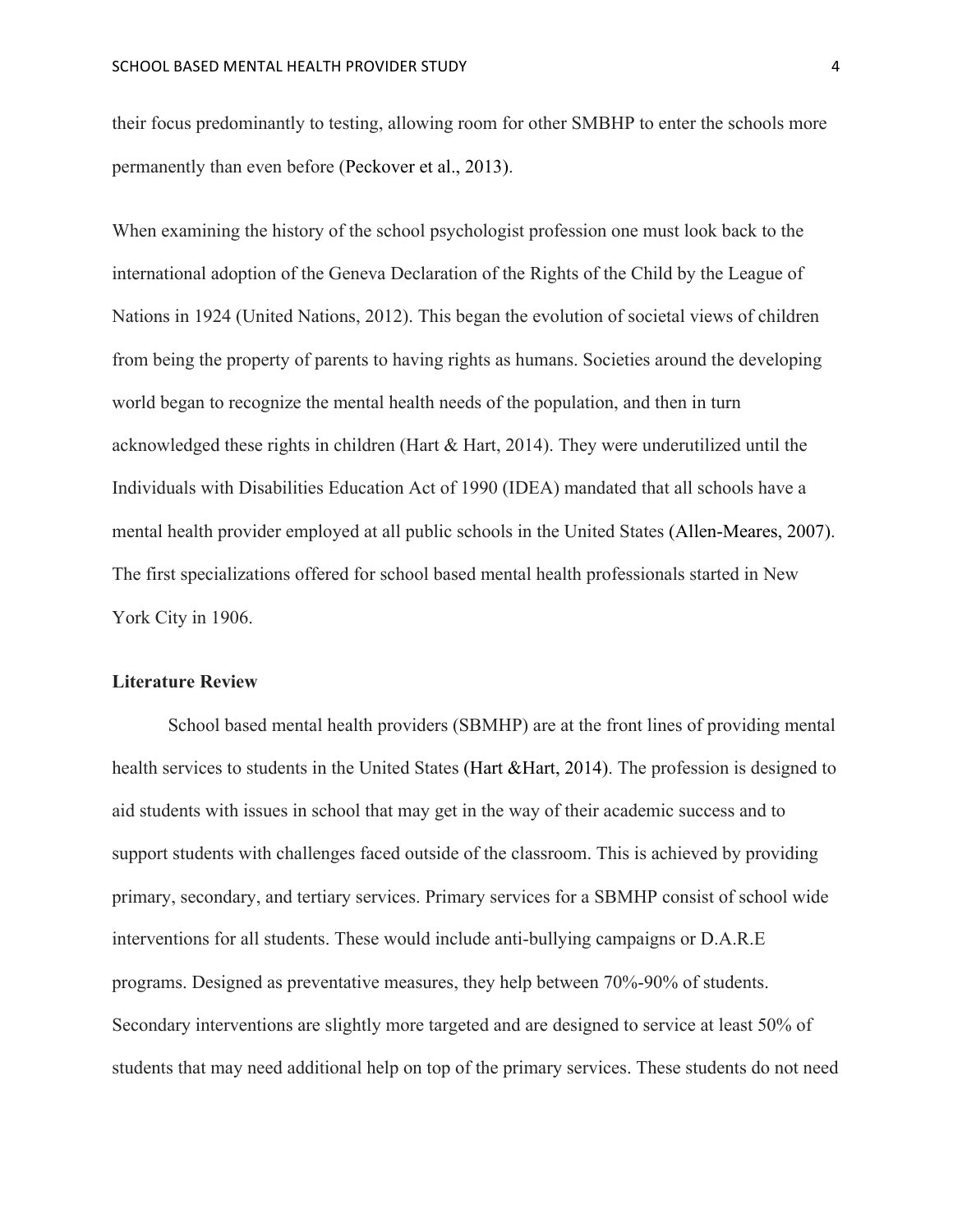individual targeted services. Examples of this include before or after school programing. Lastly, tertiary services are highly specialized and targeted interventions typically administered at a small group or individual level. Less than 20% of students in a school receive this level of service (Franklin et al., 2009). Many SBMHP report spending more of their time than they would like providing tertiary services. This limits their ability to tackle the root of the issues such as chronic poverty, school wide bullying, parental substance abuse, domestic violence, and other issues that cause barriers for students preventing them from achieving their academic potential (Allen-Meares, 1994). These issues are faced by much more of the student population than those receiving tertiary services. When a school prioritizes mental health on a school wide basis the whole population will benefit. Prevention has the potential to help all students, not just the ones whose academics are hurting most severely (Sherman, 2016).

As previously stated SBMHP include school psychologists, school counselors, school adjustment counselors, school social workers and counselors. School psychologists are the primary experts of child development and learning in all areas of the school (Hart et al., 2014). But, they are tasked with conducting most of the academic testing in schools and spend very little time on mental health counseling, individual and group therapy, and ongoing mental health assessments (Hart & Hart, 2014).

The primary job of other SBMHPs such as school counselors, school adjustment counselors, school social workers, and counselors is individual and group counseling, due to school psychologists not proving these services. In addition, a large percentage of their time is spent on paperwork and other non-therapeutic, but necessary tasks (Teasley et al., 2012). Although many schools use school social workers and school adjustment counselors interchangeably, they have a different set of values as a profession. Social workers tend to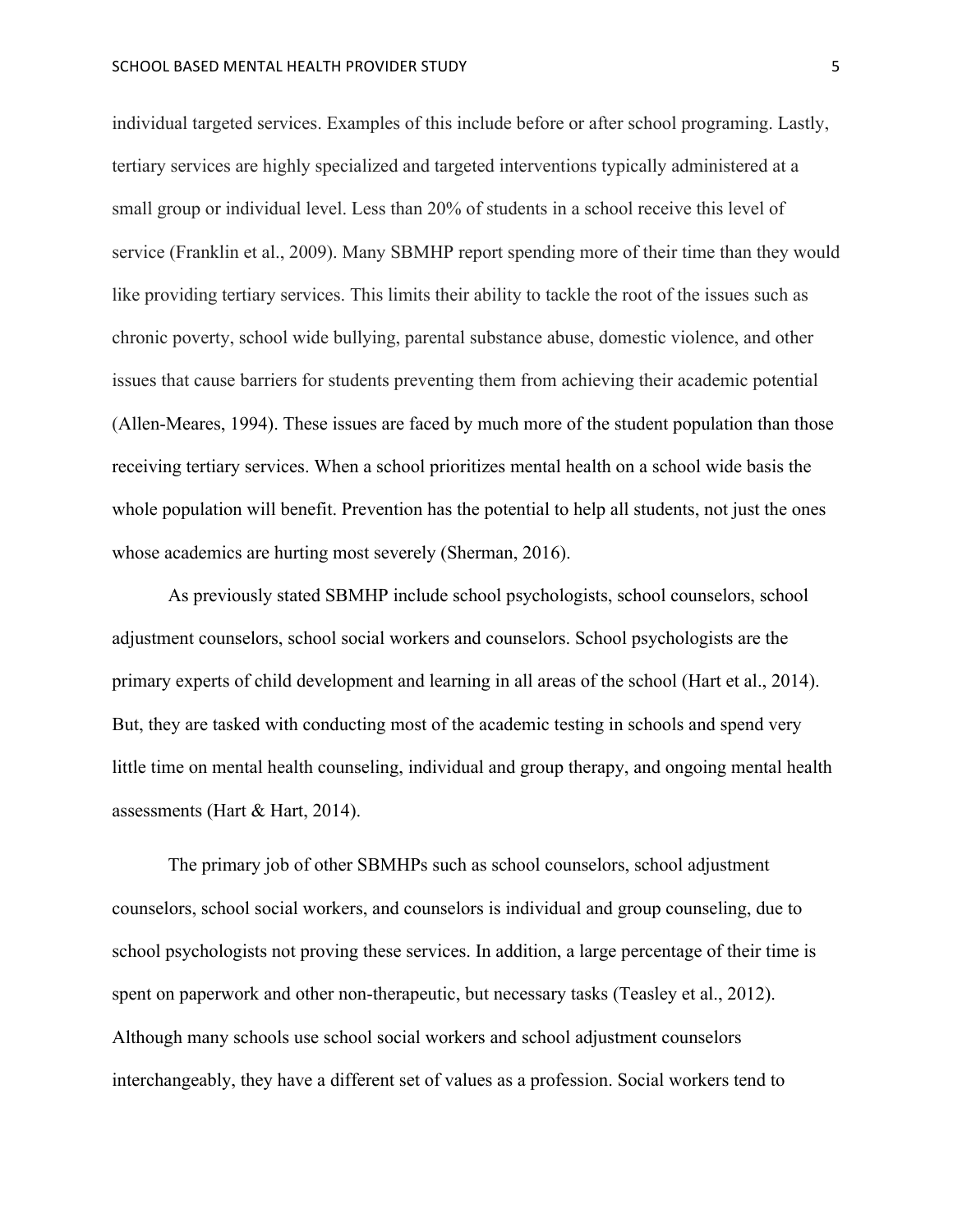address social issues that may impact a student's ability to be successful in school. They also work heavily with outside agencies to find the best services available for their clients. A SSW is also trained to look at three levels of service: micro, mezzo, and macro levels. Micro social work in a school setting is what most teachers and administrators think of when they are asked what a SSW does. However, they are also trained to work in the mezzo level, by including other professionals in their work to best address the needs of students. Additionally at the mezzo level, SSWs look at the school itself as their "client" and are trained to implement interventions. Macro level of social work in a school setting addresses district, state, and federal school policy, as well as other system level interventions (Sherman, 2016). Like most mental health providers in a host setting there is job ambiguity and role confusion between teachers and administrators on what SBMHPs should do, and what they actually do on a daily basis (Dane & Simon, 1991).

School adjustment counselors (SAC), as compared to SSWs, are more focused on ways to assist for students with academic success with individual or group interventions. Some states, however, use these professions interchangeably. This includes Massachusetts, which requires near identical standards for each profession, with the titles holding the same meaning. In other states this is not always the case, contributing to the SBMHP role confusion among school staff as reported by many SBMHP. SAC and SSW are often misused as a catchall position when coverage is needed for lunchroom, substitute teacher, or other temporary coverage (Maag et al., 2010).

Another SBMHP included in this study is the school counselor (SC). Unlike SSW and SAC they are seen by teachers and administrators as a more appropriate profession for the school setting since they combine the role of a school adjustment counselor with the guidance counselor in many cases. They look at the social problems that may influence a student's academic success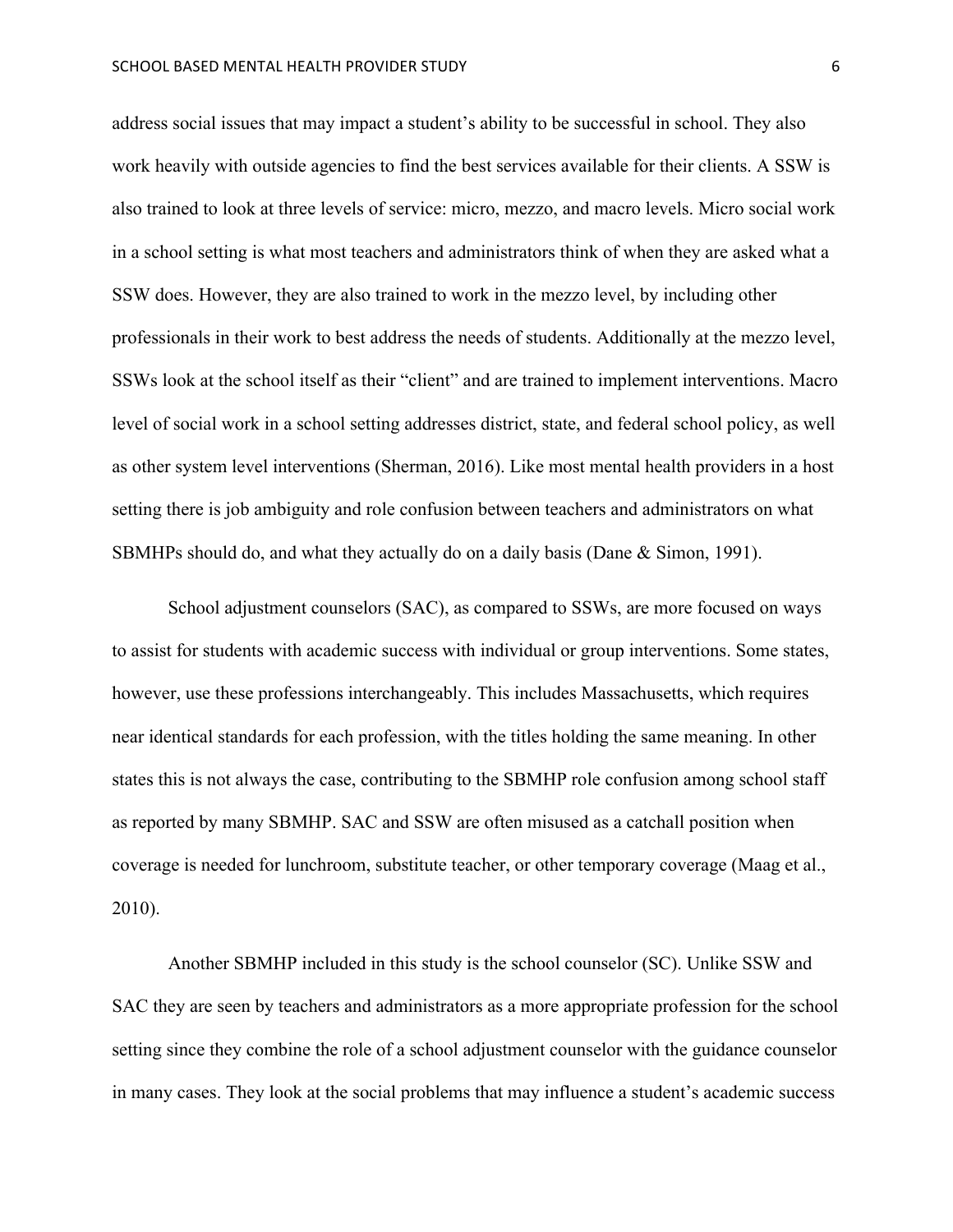while also aiding the student academically. This is also done by SSW and SAC when they hold interdisciplinary meetings with guidance counselors. These meetings prove to be vital in gaining a holistic understanding of the students' needs and this collaboration encourages critical thinking and often results in better outcomes for students (Kelly et al, 2015). School counselors report being spread very thin. With the pressure on schools to meet academic standards, mental health support is often not given the level of attention the counselor believes it should.

Administrators and teachers believe that addressing mental health issues in a school setting is inappropriate outside of crisis management, explaining why SSWs and SACs must constantly fight to sustain this important profession (Franklin et al., 2009). SSWs and SACs are faced with an additional layer of challenge going into a setting with rules, expectations, and an overall culture that is very different from the one they are familiar and work well in. SSWs and SACs need to balance implementation of programs and supports while also documenting and advocating for their profession. They need to fight to make sure their position is valued (Dane, 1991).

According to a study conducted by Sherman (2016) there are many reasons why SBMHP are not utilized to their fullest potential. Role confusion is one. Schools may feel forced to have mental health services due to the IDEA Act and other similar acts which required public schools to implement mental health services nationwide (Sherman, 2016). Although administrators and teachers may not always value mental health in schools, studies show that a strong positive correlation exists between school-based mental health interventions and academic performance (Hoagwood et al., 2007). According to a new study, 28% of SSW respondents reported working in four or more schools (Kelly et al., 2015). A small number of the study participants (n=32) were from Massachusetts. The highest reported barrier in their jobs was working at multiple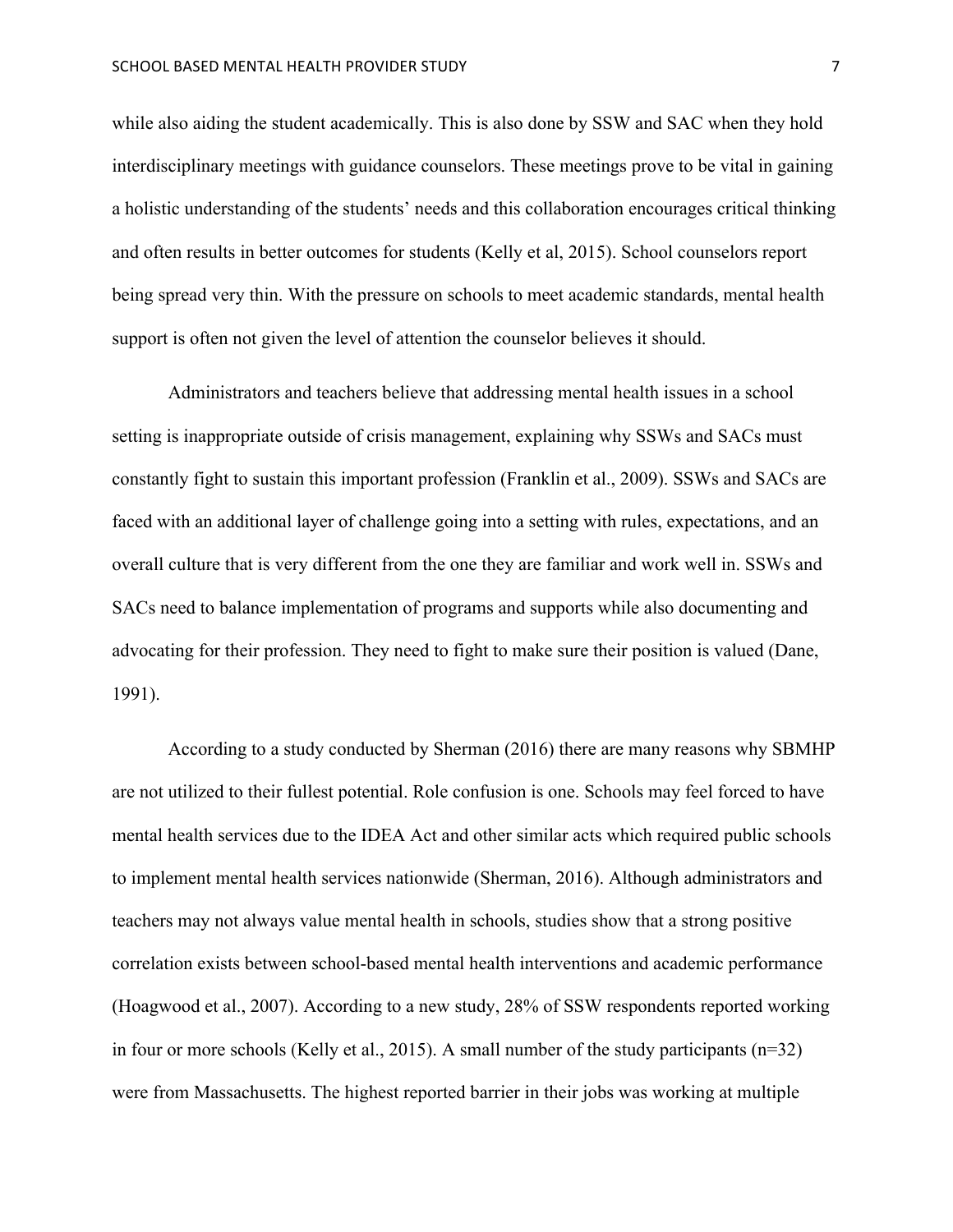schools, cited by 78% of the sample (Kelly et al., 2015). Still, with fewer positions available in the field many SBMHP tend to stay at the same job for many years (Kelly et al., 2015). SBMHP are also increasingly working in multiple schools at the same time. Although these trends are increasing there is little research done examining them (Maag & Katsiyannis, 2010).

Why is there so much confusion about the various mental health roles? There are a few causes. First, school personnel misunderstand what mental health in school means. Second, school administrators and teachers report that they do not view schools as an appropriate location for mental health services, thinking students should obtain treatment outside of schools. This causes strain, since the IDEA requires schools to provide these services nationwide in all public schools. Administrators become frustrated with the pressure of standardized tests and misunderstanding the role of metal health services in schools (Callahan, 2016). Administrators end up using SBMHPS for inappropriate tasks since they are required to employ them, often without the budget for coverage positions such as lunchroom duty or substitute teacher.

Another sign that many schools send the message that mental health is not valued comes from a study finding that 12% of SBMHPs report not having an office to conduct individual and group counseling (Teasley et al., 2012). They report seeing students in nurse's offices, extra rooms in front offices, hallways, music rooms, and closets. This alarming finding may cause undue harm to the students in need of extra support. What is the message being sent to a child needing to see a therapist if they need to go to the nurse, or even worse the principal's office to do so? Another troubling reality about this finding is that students' confidentiality may become compromised when they meet with their counselor in the hallways during school hours (Teasley et al., 2012).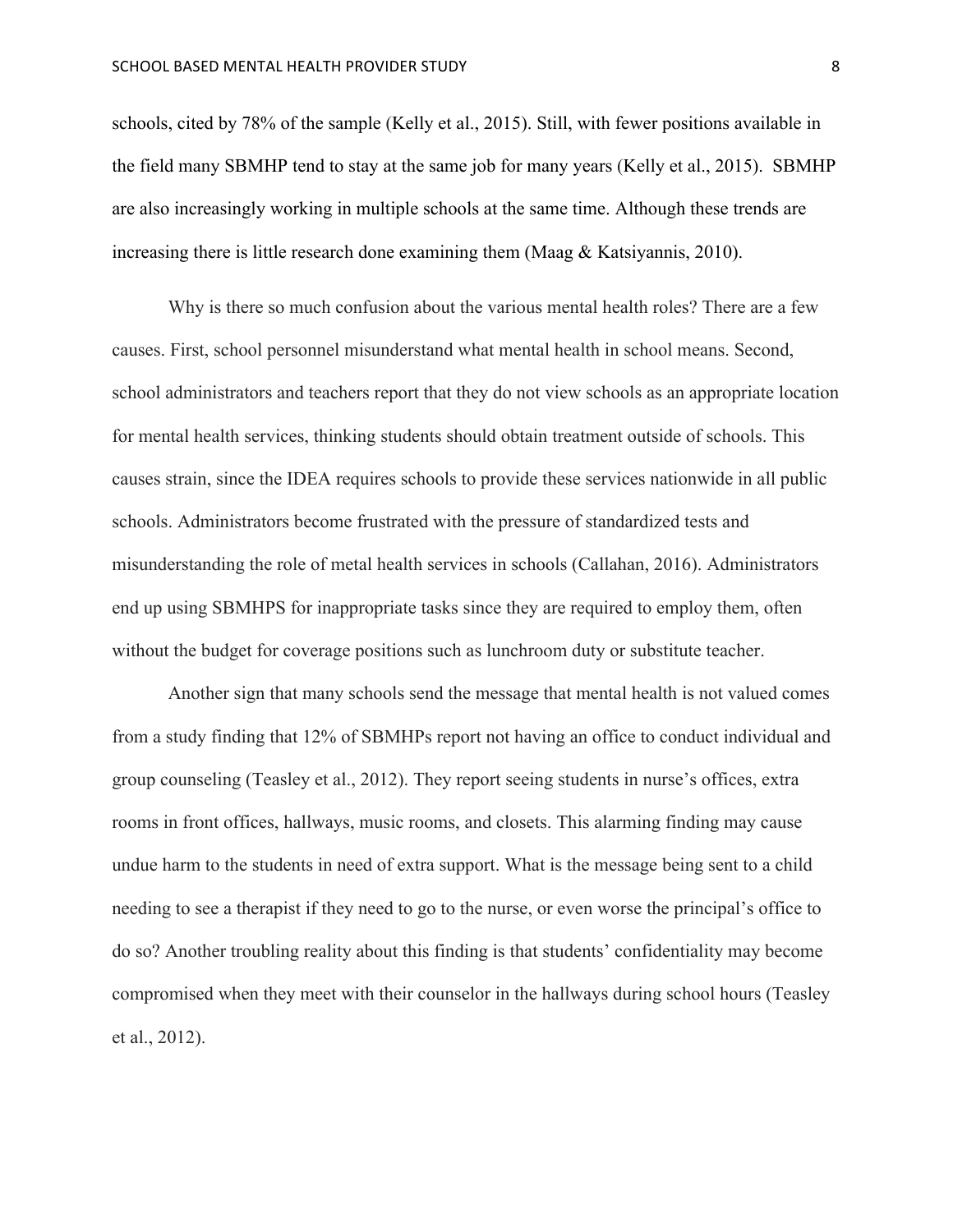#### **Description of Disciplinary Differences**

To become a SSW and obtain an initial license in Massachusetts one must obtain a master's degree in social work or counseling, participate in 900 practicum hours in a school setting, and pass the communications portion of the MTEL test. Once possessing that license the SSW needs to complete three years employment as a school social worker to obtain the professional license. Although many states separate SSW and adjustment counselor as professional licensure Massachusetts combines them. A disadvantage to this is the lack of a standardized curriculum between a professional with a MSW with school social work concentration and a master's degree in adjustment counselling. On the other hand, school counselors and school psychologist have similar licensure requirements: masters in developmental psychology or school counseling. Although requiring the minimum of a master's degree the vast majority of school psychologists hold doctorate degrees.

This researcher was interested in exploring differences between SBMHPs with differing professional experiences such as years of experience, professional background, and work setting. The researcher also preformed quantitative analysis on qualitative data provided by open response questions. In order to address questions raised, the following overarching research question was developed. Does the professional background and work context of school mental health providers have an impact on their job satisfaction and engagement with the school community? This question was broken down into three sub-questions: Is there a difference in engagement in school community between social workers and other mental health professionals? Is there a difference in school community engagement between school based mental health providers in one school compared to multiple schools? Is there a relationship between school community engagement and years of professional experience?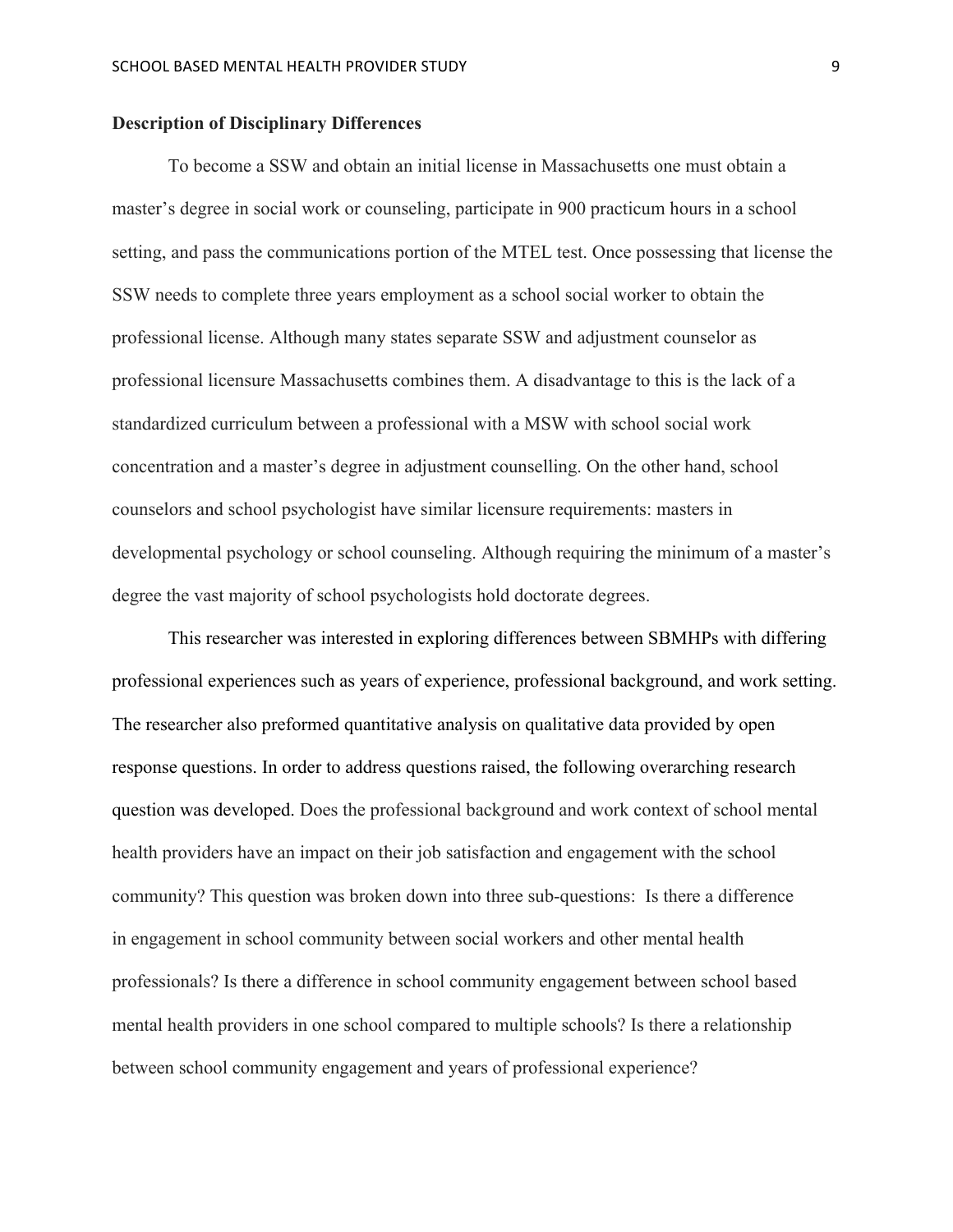#### **Methods**

Sixty-one participants were recruited for this nationwide study (see Appendix A for organizations contacted). The online survey (see Appendix D for survey instrument) was comprised of 65 items/questions and contained six sections: questions ask about job satisfaction, job activities, demographics, and building relationships with students, parents, teachers, and administrators. For developing this survey, I consulted previous research done on the privatization of social services. This study was originally designed to examine privatization of the school based mental health profession. However only six participants from agencies took the survey, and new research questions were developed to analyze the data collected from the study. **Materials and Procedures**

To conduct this study, I recruited SBMHPs across the nation to participate in an online survey powered by Qualtrics. A two week pilot period was employed from May  $23<sup>rd</sup>$ , 2016 through June  $3<sup>rd</sup>$ , 2016. During this period five school social workers took the survey checking for clarity and wording. There were no changes suggested. The survey was developed from existing measures (Meyers, Hasazi, Massell & Baege, 2005) and a review of the literature. The survey was launched after obtaining Bridgewater State University's Institutional Review Board approval and measures were taken to uphold ethical standard for conducting research. A total of 61 SBMHP participated in the survey. Demographics were provided for 51 participants and highest response to questions was 55. Using the Statistical Package for the Social Sciences (SPSS) basic descriptive quantitative statistical analyses, as well as *t*-tests were used to analyze the results. The researcher also conducted a content analysis on the qualitative data collected from the two open response questions.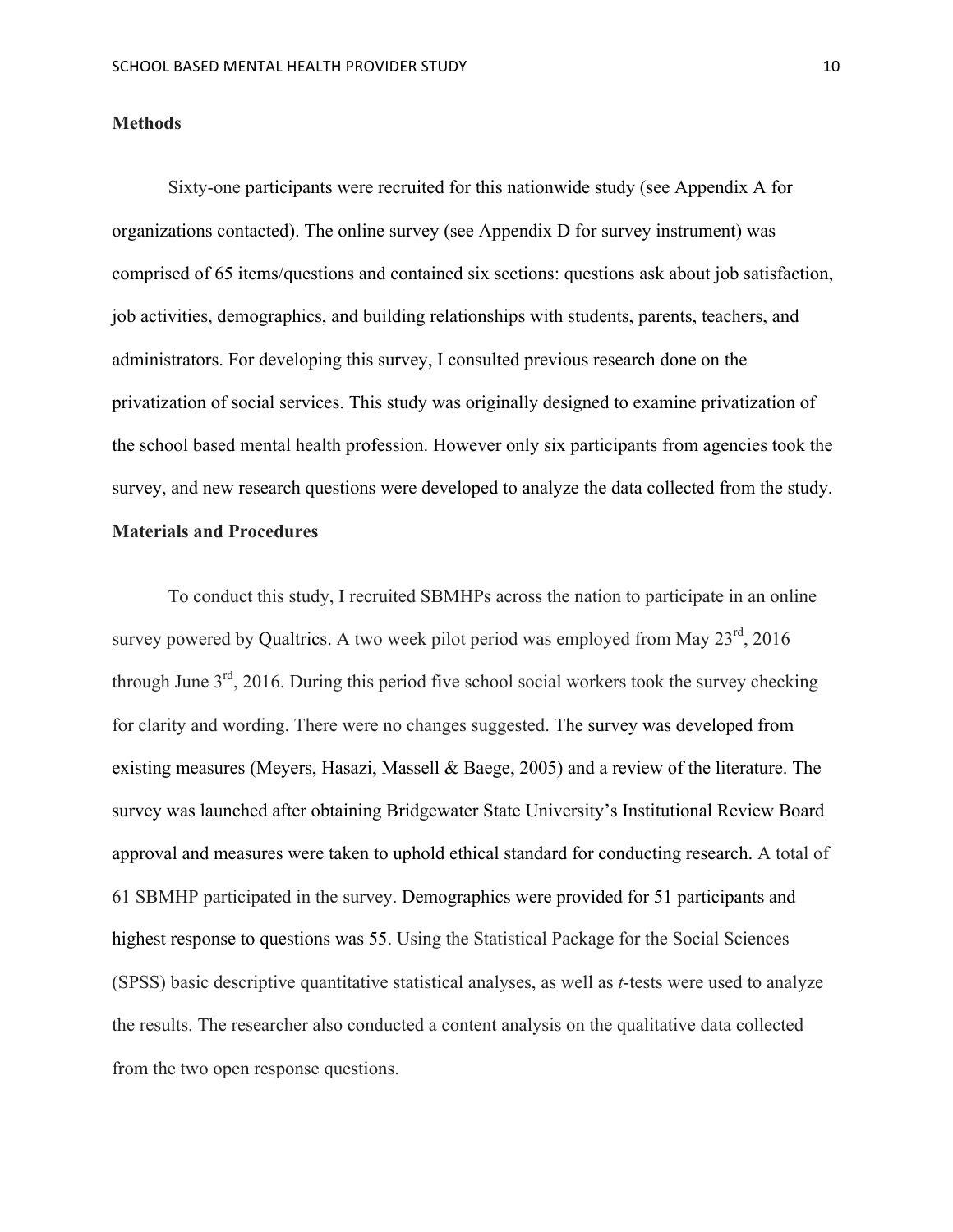#### **Results**

Given the exploratory nature of this study, the goal of this survey was to better understand the experiences of SBMHP and learn their opinions of their job. This could then inform future improvements, in turn providing better support to students. Special attention has been paid to the areas of practice SBMHP would like to change or improve on. Participants in this study were professionals who provided school based mental health services. These included school counselors, social workers, adjustment counselors, and psychologists. Those whom identify solely as guidance counselors were excluded from the study since they are tasked with aiding students academically, not addressing their mental health needs. This nationwide study had participants from 22 states (Appendix B); half of the participants were from the Midwest region of the country. There was a broad range of ages from 20 to 60+ with the most common age range of  $40 - 49$ . The majority of participants were white (92%) females (86%), with four non-white and six male participants.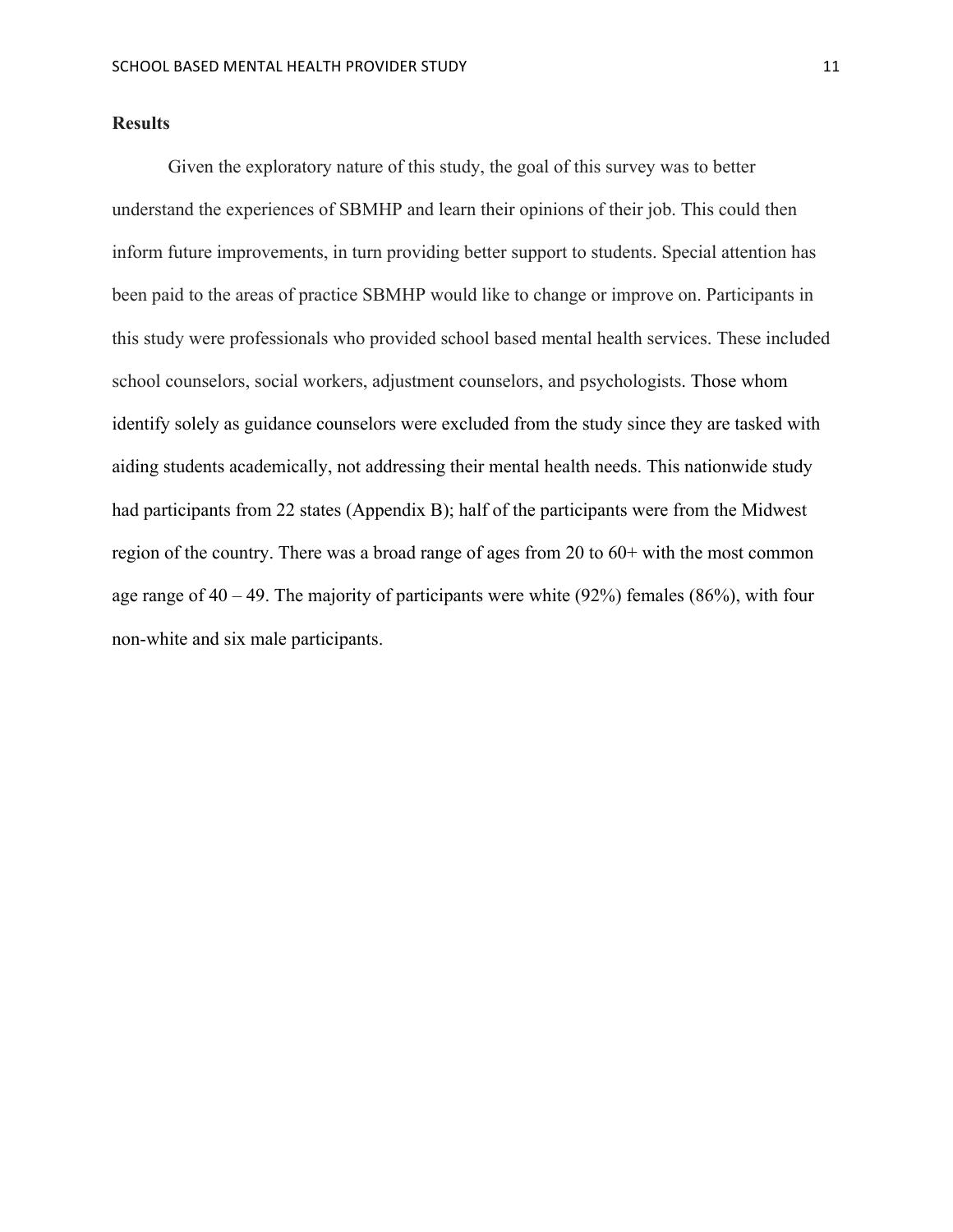| Demographics                  |                |                         |
|-------------------------------|----------------|-------------------------|
|                               |                |                         |
| Age                           |                | $\frac{0}{0}$           |
| 20-29                         | $\frac{N}{5}$  | 10                      |
| 30-39                         | 14             | 28                      |
| 40-49                         | 16             | 32                      |
| 50-59                         | 9              | 18                      |
| $60+$                         | 6              | 12                      |
| Total                         | 50             | 100                     |
|                               |                |                         |
| Gender                        |                | $\frac{0}{0}$           |
| Male                          | $\frac{N}{6}$  | 14                      |
| Female                        | 38             | 86                      |
| Total                         | 44             | 100                     |
|                               |                |                         |
| Race                          | <u>N</u>       |                         |
| <b>Black/African American</b> | $\overline{2}$ | $\frac{\frac{9}{6}}{4}$ |
| Caucasian                     | 46             | 92                      |
| Latino/Hispanic               | 1              | $\overline{2}$          |
| Multi-Racial                  | 1              | $\overline{2}$          |
| Total                         | 50             | 100                     |
|                               |                |                         |
| Salary                        | $\frac{N}{6}$  | $\frac{0}{0}$           |
| 20,000-40,000                 |                | 12                      |
| 40,000-60,000                 | 20             | 41                      |
| 60,000-80,000                 | 11             | 22                      |
| $80,000+$                     | 12             | 24                      |
| Total                         | 49             | 100                     |
|                               |                |                         |
| Degree                        |                | $\frac{0}{0}$           |
| <b>Masters</b>                | 48             | 94                      |
| Doctorate                     | 3              | 6                       |
| Total                         | 51             | 100                     |
|                               |                |                         |
| Education                     |                | $\frac{0}{0}$           |
| Social Work                   | $\frac{N}{22}$ | 47                      |
| <b>Adjustment Counselor</b>   | $\mathbf{1}$   | $\overline{c}$          |
| Counseling                    | 4              | 9                       |
| Psychology                    | 5              | 11                      |
| Multiple degrees              | 15             | 32                      |
| Total                         | 47             | 100                     |
|                               |                |                         |
| Region                        | N              | $\frac{0}{0}$           |
| Northeast                     | 15             | 29                      |
| South                         | 7              | 14                      |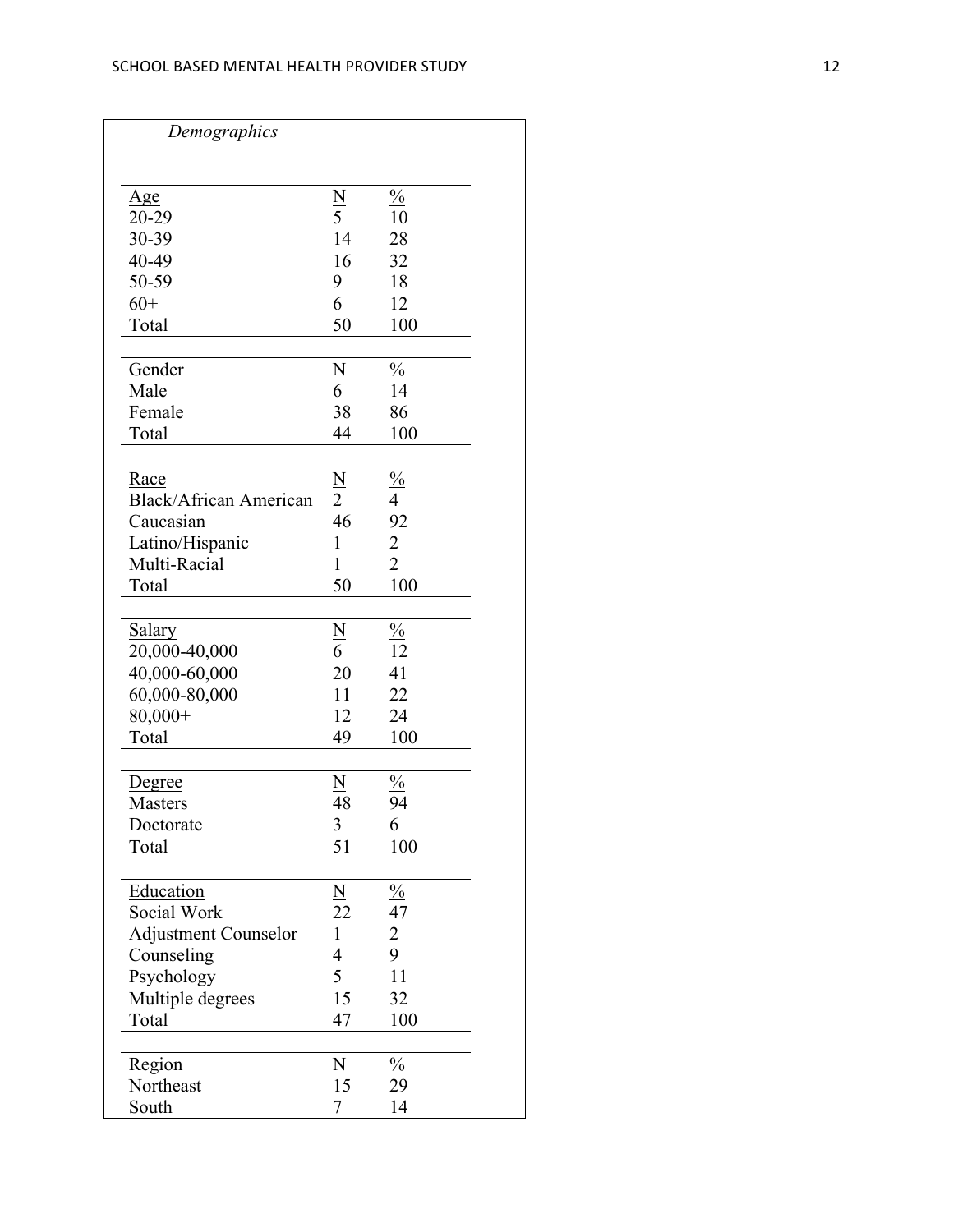| Midwest           | 21                      | 41                       |
|-------------------|-------------------------|--------------------------|
| West              | 8                       | 16                       |
| Total             | 51                      | 100                      |
|                   |                         |                          |
| Experience        | $\underline{\rm N}$     | $\frac{\frac{0}{0}}{55}$ |
| $1$ to $9$        | 28                      |                          |
| 10 to 19          | 13                      | 25                       |
| 20 to 29          | 8                       | 16                       |
| 30 to 39          | 2                       | 4                        |
| Total             | 51                      | 100                      |
|                   |                         |                          |
| Number of Schools | $\overline{\mathbf{N}}$ | $\frac{9}{07}$           |
|                   | $\overline{37}$         |                          |
| 2                 | 6                       | 12                       |
| $3+$              | 8                       | 16                       |
| Total             | 51                      | 100                      |

# *(See Appendix B for lists of states per region)*

As outlined in the research questions, the aim of this exploratory study was to look at differences in engagement in the school community among SBMHPs. I first compared school social workers to non-social workers. Next, I compared those employed in one school to those employed in multiple schools. Lastly, I looked at the difference between those with less than ten years of experience to those with ten or more years of experience.

# **Social workers versus non-social workers**

Is there a difference in engagement in school community between social workers and other mental health professionals? A different number of participants answered the two statistically significant questions displayed in table A. 51 participants answered the question regarding individual counseling. 56 participants answered the question about the social service agencies.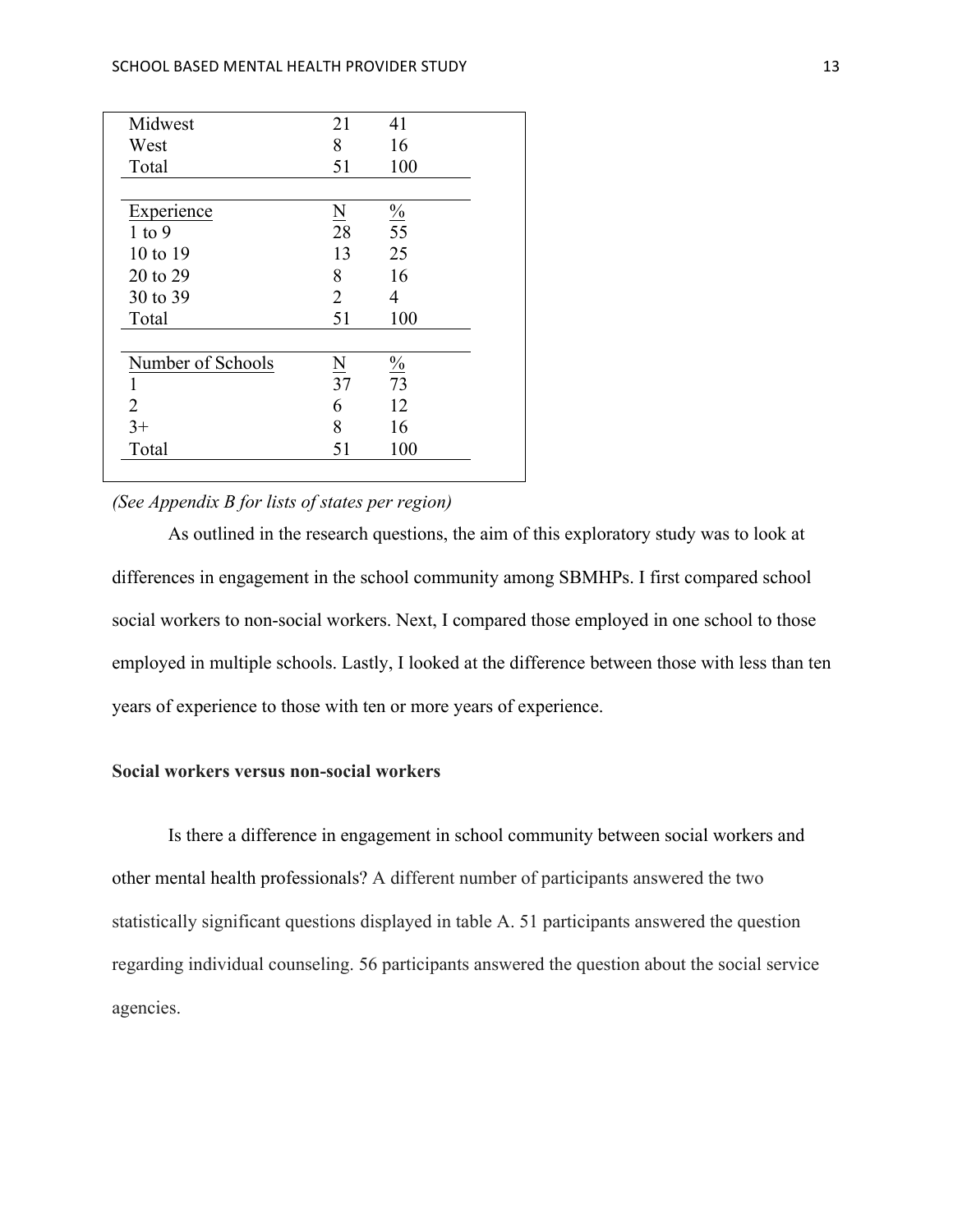

# Is there a difference in engagement in school community between social workers and other mental health professionals?

School social workers (SSW) reported spending more time performing individual

counseling than non-social workers,  $M=2.72$  versus  $M=2.25$  (t=2.929, p=.005). SSW spend more

time with social service agencies than non-social workers,  $M=1.55$  versus  $M=1.24$  (t=-2.172,

 $p=.034$ ).

# **One school compared to multiple schools**

# Is there a difference in school community engagement between school based mental health providers in one school compared to multiple schools?  $(n=23-51)$

|                                                    | <b>One School</b><br>M(SD) | <b>Mutiple Schools</b><br>M(SD) | t.       | p    |
|----------------------------------------------------|----------------------------|---------------------------------|----------|------|
| <b>Time spent on Travel</b>                        | 1.08(0.289)                | 1.73(0.647)                     | $-3.037$ | .009 |
| Student respect my opinions                        | 3.43 (.502)                | 3.14(0.363)                     | 2.273    | .030 |
| Teachers value my opinions                         | 2.95(.524)                 | 3.29 (.469)                     | $-2.123$ | .039 |
| Want to spend time with Social<br>Service agencies | 1.54(0.558)                | 1.93 (.730)                     | $-2.034$ | .047 |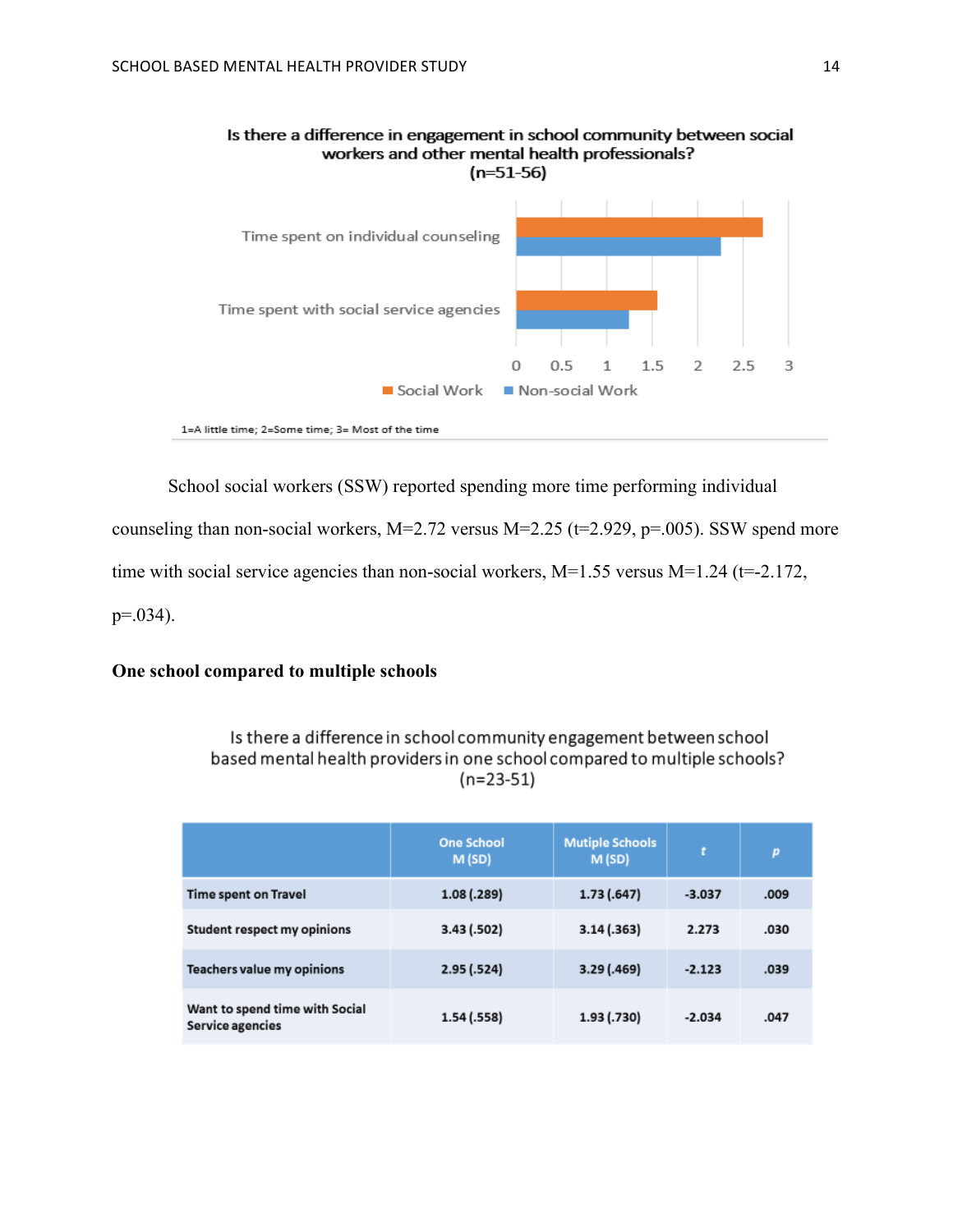Is there a difference in school community engagement between school based mental health providers in one school compared to multiple schools? 23 participants answered the questions on the amount of time spent traveling and the rest of the questions had 51 responses. SBMHP working in multiple schools travel more for work than SBMHP who work in one school,  $[M=1.73$  versus 1.06 ( $t=3.037$ ,  $p=.009$ ). This study found that SBMHP who work in multiple schools are more likely to report that they wish to spend more time corresponding with social service agencies than those who work at one school,  $[M=1.93$  versus  $M=1.54$  (t=2034, p=047)]. SBMHP who work in one school are more likely to report that students respect their opinions than those who work in multiple schools,  $[M=3.43 \text{ versus } M=3.14 \text{ (t=2.273, p=.030)}]$ . SBMHP who work in multiple schools reported that they feel their opinions are valued by teachers more than the respondents who work in one school, [M=3.29 versus M=2.95 (t-2123, p=.039)]

# **Years of Experience**

|                                                        | Less than 10 yrs.<br>experience<br>M(SD) | 10 or more yrs.<br>experience<br>M(SD) | t        | p    |
|--------------------------------------------------------|------------------------------------------|----------------------------------------|----------|------|
| Feel apart of students' school<br>community            | 2.93( .716)                              | 3.48(0.665)                            | $-2.815$ | .007 |
| Wish to spend more time on case<br>management          | 1.35(0.485)                              | 1.77(0.612)                            | $-2.694$ | .010 |
| Work makes a difference in peoples<br>lives            | 3.11(.916)                               | 3.61(0.499)                            | $-2.351$ | .023 |
| Time Spend on-site is adequate for<br>responsibilities | 3.00 (.720)                              | 2.48(.898)                             | 2.254    | .029 |
| Correspond with social service<br>agencies             | 1.30 (.465)                              | 1.65(0.647)                            | $-2.197$ | .034 |
| Salary is fair considering job<br>responsibilities     | $2.26$ (.712)                            | 2.74 (.964)                            | $-2.021$ | .049 |

# Is there a relationship between school community engagement and years of professional experience? (n-48-51)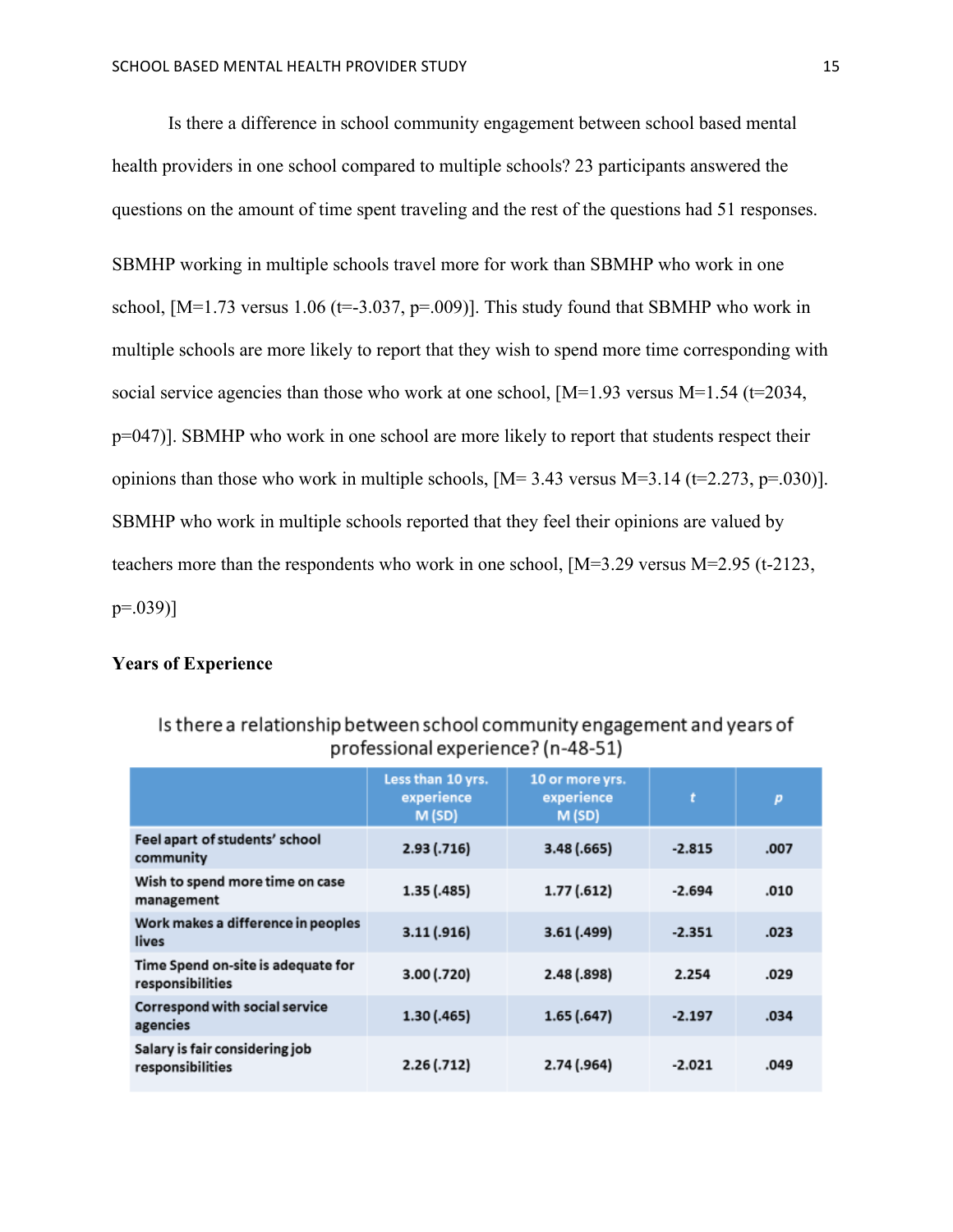Is there a relationship between school community engagement and years of professional experience? SBMHP with ten or more years of experience correspond more with social service agencies than those with less than ten years of experience,  $[M=1.65 \text{ versus } M=1.30 \text{ (t=-2.197)}$ , p=.034)]. SBMHP with ten or more years of experience expressed an interest in spending more time on case management than they currently do, at a higher rate than respondents with ten or less years of experience,  $[M=1.77 \text{ versus } M=1.35 \text{ (t=-2.694, p=0.010)}]$ . SBMHP with ten or more years of experience on average believe their salary considering their job responsibilities is fair more than those with less than ten years of experience,  $[M=2.74 \text{ versus } M=2.26 \text{ (t=-2.021,}$ p=.049)]. SBMHP with ten or more years of experience tend to think their work makes a difference in people's lives at a higher rate than those with less than ten years of experience, [M=3.61 versus M=3.11 (t=-2.351, p=.023)]. SBMHP with less than ten years of experience more often think the time spend on site is adequate for the responsibilities of their job than those with ten or more years' experience,  $[M=3.00$  versus  $M=2.48$  ( $t=2.254$ ,  $p=.029$ )]. SBMHP with ten or more years of experience feel that they are a part of the school community at a higher rate than those with less than ten years of experience,  $[M=3.48 \text{ versus } M=2.93 \text{ (t=-2.815, p=0.07)}]$ .

#### **Qualitative Analysis**

In one portion of the online survey, the respondents were given two open response questions. The first question, in which there were 52 responses, asked what they really enjoyed about their job. The overwhelming majority reported *direct work with students* at 45 of the 52 responses. The labels given to the categories of miscellaneous responses include *collaboration with other school staff, working with families, macro system work, and autonomy.*

*Collaborating with staff* includes Individual Education Plan (IEP) meetings, emailing to give and receive updates on students' progress and or troubles, and faculty meetings. *Working*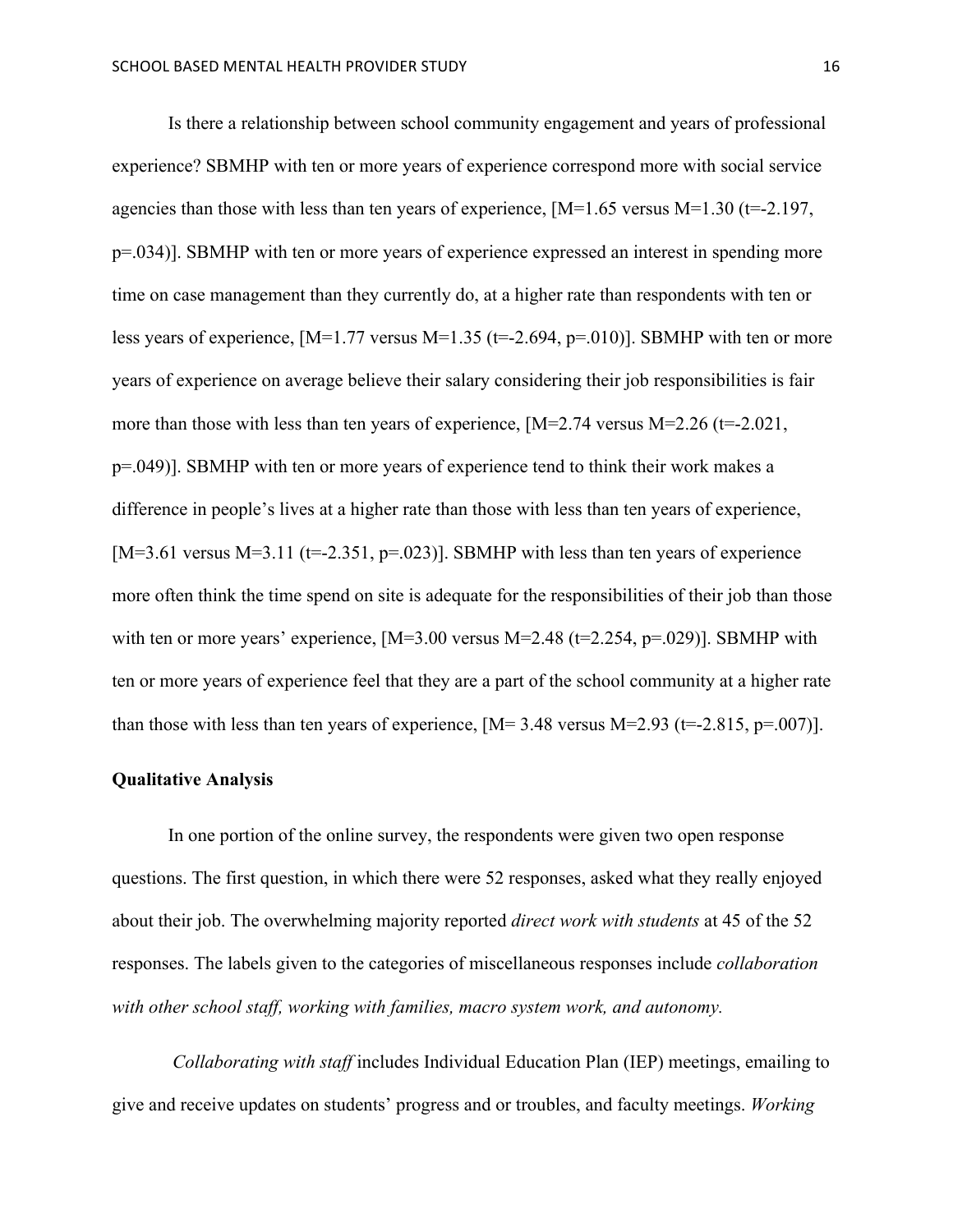*with students* in this profession consists of individual and group counseling for a variety of different issues the kids may be facing. They also hold targeted group sessions in which kids with similar diagnoses gain specific strategies to deal with issues that have an adverse effect on their academic success. When SBMHP *work with families,* they hold IEP meetings and explain what types of services are available for students inside and outside of school. *Macro systems work* in this setting includes school wide initiatives for issues that many students face. They would include anti bullying campaigns or workshops for teachers on early signs of depression or suicide. This system level work was a major role of early SSWs. There has been a shift in the past 15 years that moving them from this macro work to conducting individual counseling for the majority of their time (Maag et al, 2010). *Autonomy* in this case is the flexibility to plan individual and group sessions without much oversight of administration. Autonomy also includes the advantages of working at a host setting in which the SBMHP is the mental health expert for the school.

Responses to the second question, with 55 responses, were not as uniformed. This question asked if there was anything they could change about their job, what it would be. The highest reported category was paperwork at 26%. Following paperwork in frequency at 15% including responses stating they would like more social work staff, more time with students and the desire for school staff to understand the role of mental health in a school setting. The final frequently occurring response was administrative issues, as one of the biggest issues they wish would change at 13%. Responses from five or fewer study participants included salary increase, desire to do macro interventions, desire to work in one school, office politics, access to resources, and large caseloads.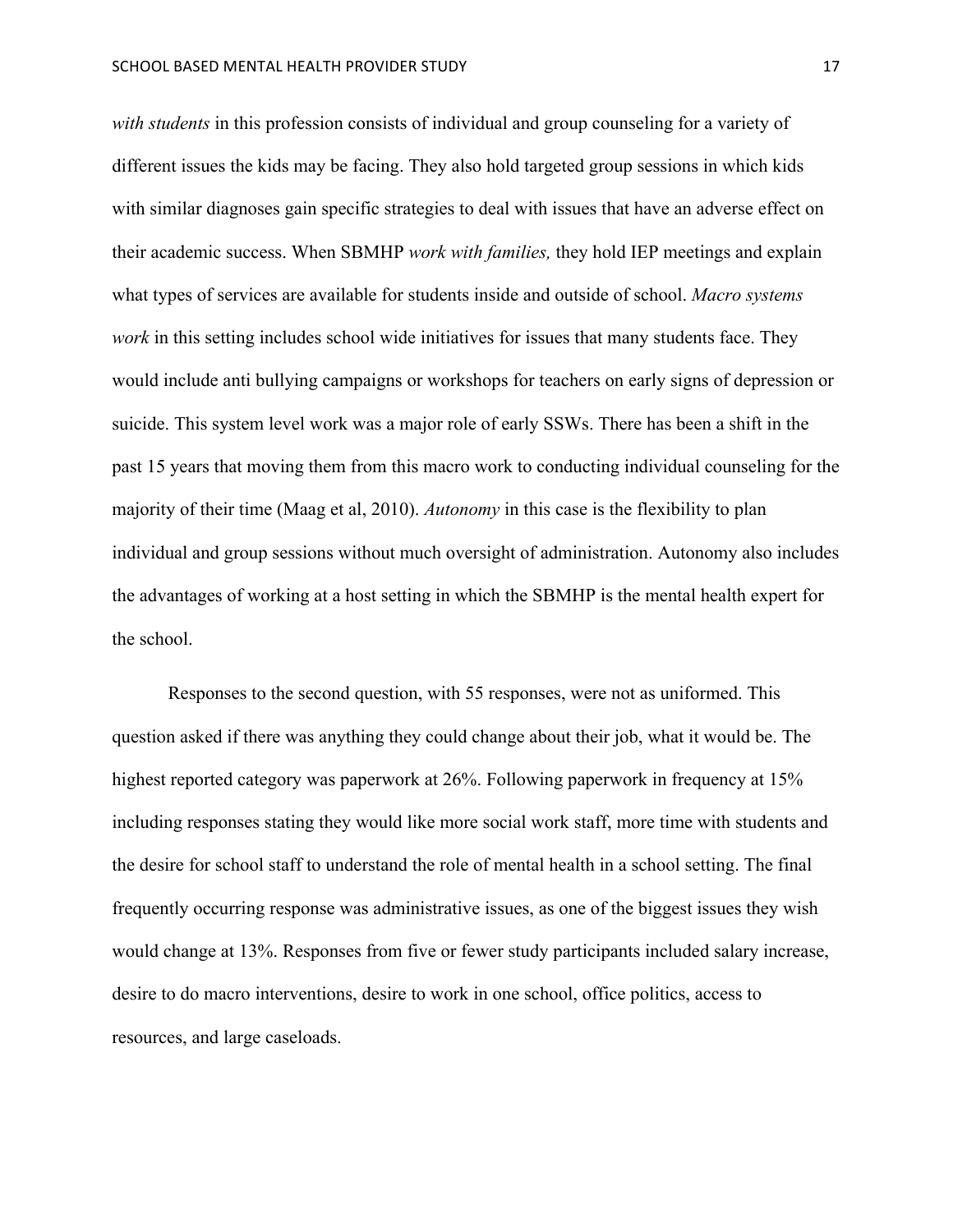#### **Discussion**

As the first study that attempted to conduct a comparison and analysis of school based mental health there is lot more that needs to be learned in this area. This was an exploratory study, a multi profession comparison in the school based mental health sector that has not been done in the past. Therefor more research needs to be done to achieve generalizable findings and make recommendations for practice. Many of the results were consistent with nationwide studies on school social workers. This is an important place to start since the majority of participants were social workers, 54% (33 SSW of 61 total participants).

As with Teasley et al. (2012) and Lee (2012) this study found that SBMHP spend the majority of their time on paperwork. Teasley (2012) found a similar result where many respondents said a major barrier to providing mental health services was the documentation required for the job. Lee (2012) also found that the most common discrepancy between desired time and actual time spent on various tasks was paperwork.

A common response in this study was that schools misunderstand the role of mental health professionals in a school setting. SBMHP also stated in a study that they wish administrators would change their views of mental health in schools, and wished they had more time to work with students. There were similar responses in a study conducted by Lee (2012) in which he stated that schools focused heavily on individual counseling and often underutilized the broad scope of skills social workers are equipped with. The schools use SBMHPs when issues are not addressed at primary or secondary levels, once they become so severe the problems begin to negatively affect the student's academic performance (Kelly et al, 2015). Two interesting finding in this study were that those who work in one school report feeling their opinions are respected by students more often than those working in multiple schools. This may be due to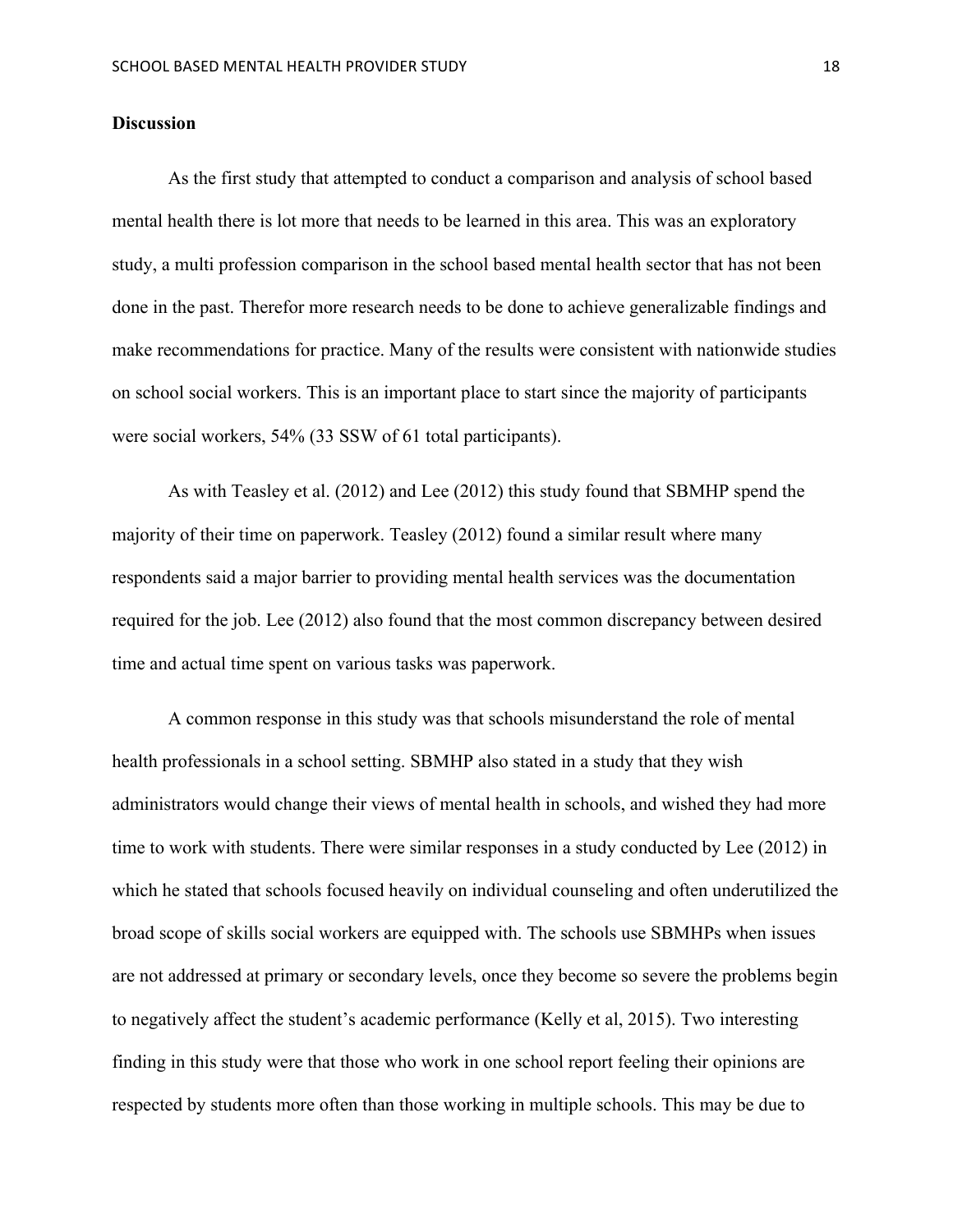these providers' ability to develop stronger bonds with students because they are a constant figure in the school, rather than being seen as a visitor or outsider. Additionally, SBMHP that work in multiple schools report that they feel their opinions are valued by teachers more often than those whom work in one school. The researcher's theory about this finding is that teacher may need to handle more mental health related issues themselves and are happy to get input from a mental health professional when they can. During the researcher's literature review she has not found any questions asking about being valued or respected.

The strengths of this study are that it was conducted on a national scale. It examined social workers compared to other school based mental health providers. Given the paucity of studies that examine this area any findings have a high likelihood of adding to the overall knowledge of the field. The study included participants from many organizations unlike Kelly (2012) which relied solely on recruitment through the School Social Work Association of America. The limitations of this study were its short recruitment period, hurting the number of potential respondents. The timing of the survey was also not ideal. Emails were sent to workemail addresses during the summer break when many school workers are on vacation and do not check their work email. The recruitment period was only three weeks, and the entire study was conducted in a ten-week period. The study was originally designed to answer a different research question. Therefore, the questions were not as targeted or thorough as they could have been.

#### **Conclusion**

Administrators, teachers, and other school personnel often overlook the importance of school based mental health. This study aimed to better understand the challenges SBMHP face in serving their clients and demonstrate the need for school personnel to become educated on the provision of mental health services in schools. In order to help students we must help the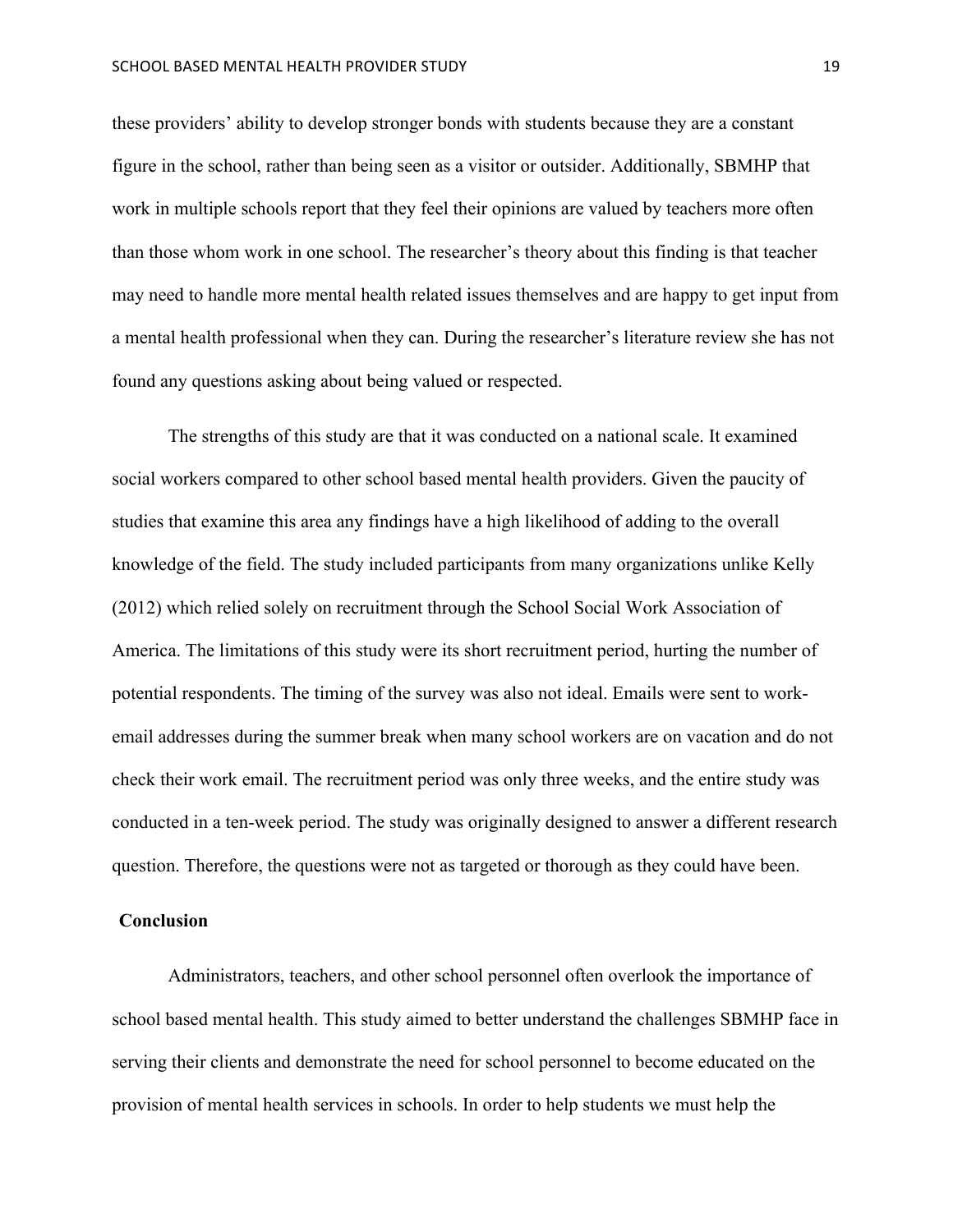providers by better understanding the barriers to providing mental health services in a school setting. School personnel need additional education on the role of SSW and other school based mental health providers to understand the differences between the roles and how to best address the needs of their school. This study also demonstrates the need for school personnel to understand what school mental health support is and is not, as well as how to effectively utilize school mental health professionals.

There is a paucity of studies looking at SBMHPs across disciplines. Studies in the past have studied one discipline at a time. Future research is required to examine the similarities and differences between disciplines. It is important to further examine this underexplored area and compare the different professionals that offer school based mental health services. This can in turn help support this vital and under supported profession. Another area that should be explored is whether SBMHPs feel their opinions are respected and valued by school personnel and students. This will help us gain a better understanding why some schools do or do not utilize mental health services. Once the differences among professional disciplines is better understood a strong case can be made to increase mental health services in school as well as incorporate educating school personnel about the importance of mental health in a school setting.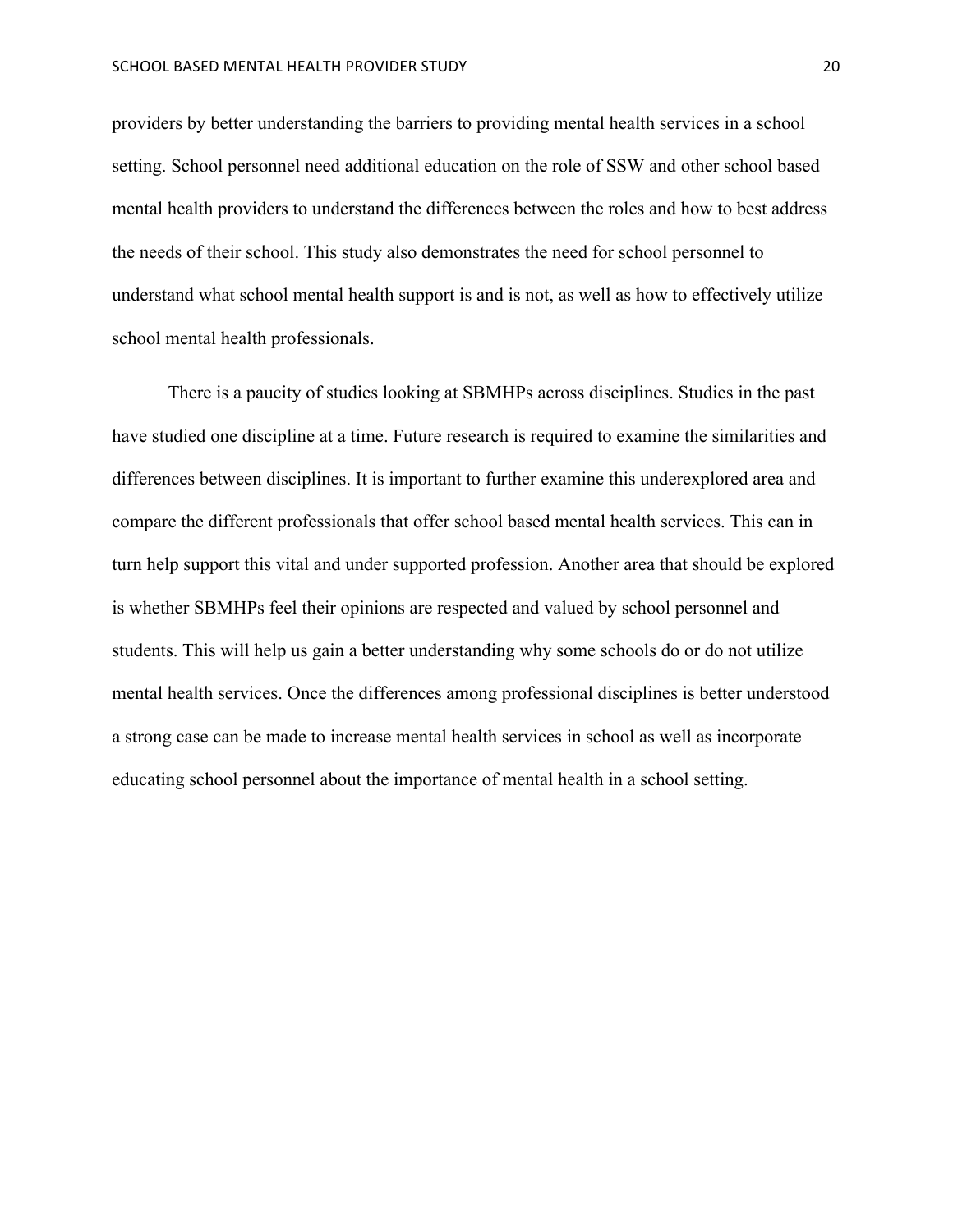#### References

- Abramovitz, M., & Zelnick, J. (2015). Privatization in the Human Services: Implications for Direct Practice. *Clinical Social Work Journal, 43*(3), 283-293.
- Allen-Meares, P. (2007). School social work: Historical development, influences, and practices. In P. Allen-Meares (Ed.), *Social work services in schools* (5th ed., pp. 26-59). New York: Pearson.
- Callahan, S. (2016). The School Social Worker: A Marginalized Commodity within the School Ecosystem. *Children & Schools, 38*(3), 147-151. doi:10.1093/cs/cdw016
- Dane, B. O., & Simon, B. L. (1991). Resident guests: social workers in host settings. *Social Work, 36*(3), 208-213.
- Drabick, D., Bubier, J., Chen, D. Price, J. & Lanza, H. (2011). Source-Specific Oppositional Defiant Disorder Among Inner-City Children: Prospective Prediction and Moderation. *Journal Of Clinical Child & Adolescent Psychology, 40*(1), 23-35. doi: 10.1080/15374416.2011.533401
- Franklin, C., Kim, S., & Tripodi, S. (2009). A Meta-Analysis of Published School Social Work Practice Studies 1980-2007. *Research On Social Work Practice, 19*(6), 667-677. doi:10.1177/1049731508330224
- Hart, S., & Hart, B. (2014). Children's rights and school psychology: Historical perspective and implications for the profession. *School Psychology International, 35*(1), 6-28. doi:10.1177/0143034313508875
- Hoagwood, K., Olin, S., Kerker, B., Kratochwill, T., Crowe, M., & Saka, N. (2007). Empirically based school interventions targeted at academic and mental health functioning. *Journal of Emotional and Behavioral Disorders, 15*, 66-92. doi:10.1177/106342660701500203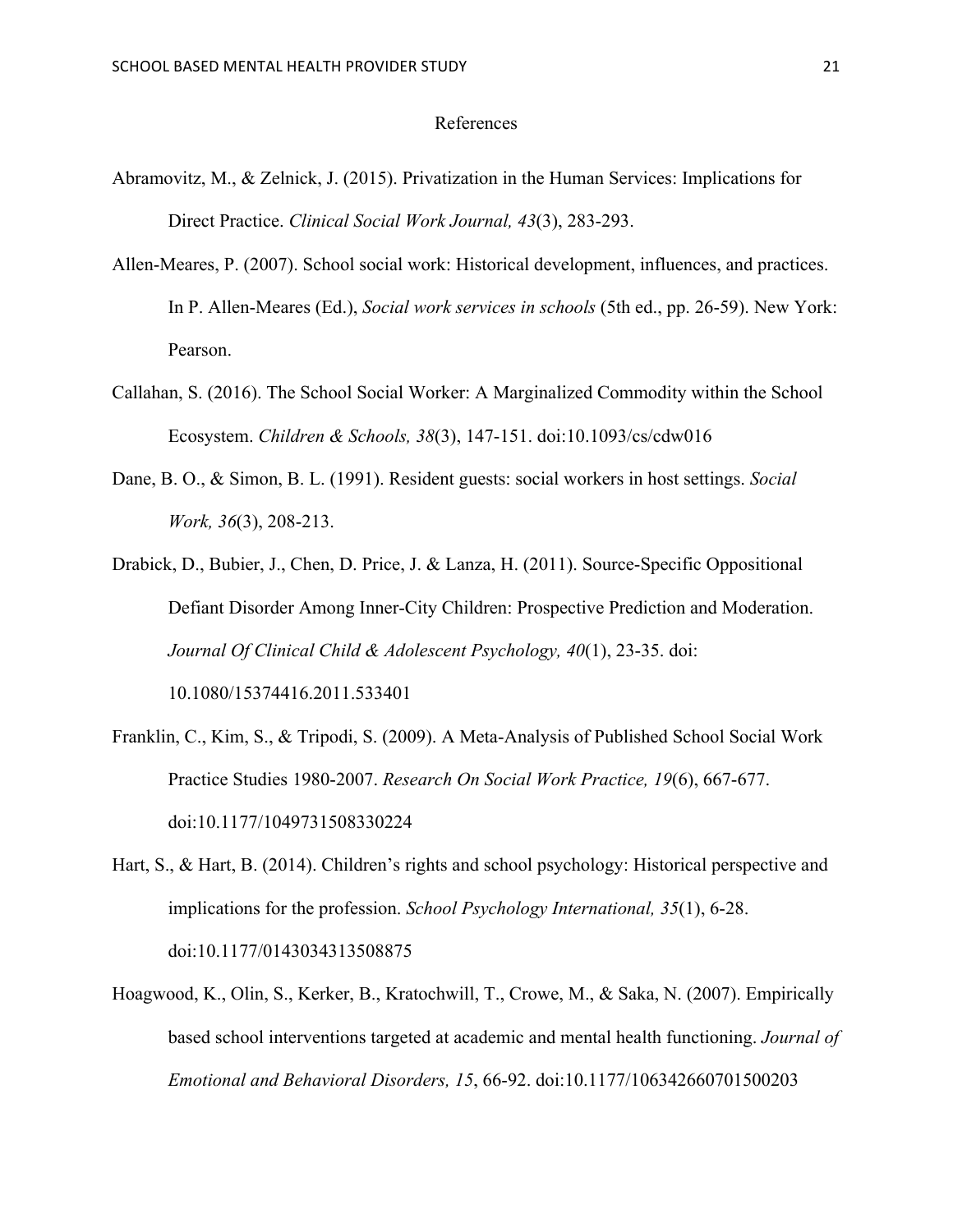- Kelly, M., Frey, A., Thompson, A., Klemp, H., Alvarez, M., & Berzin, S. (2015). Assessing the National School Social Work Practice Model: Findings from the Second National School Social Work Survey. *Oxford Journal of Social Work*. Retrieved from http://sw.oxfordjournals.org/content/early/2015/10/28/sw.swv044.abstract doi: 10.1093/sw/swv044
- Lee, J. (2012). School Social Work in Australia. *Australian Social Work, 65*(4), 552-570. doi:10.1080/0312407X.2012.675343
- Maag, J. & Katsiyannis, A., (2010). School-Based Mental Health Services: Funding Options and Issues. *Journal Of Disability Policy Studies*, *21*(3), 173-180. doi:10.1177/1044207310385551
- Meyers, B., Hasazi, S., Massell, L., Baege, M. (2005) Vermont Agency of Human Services Staff Survey Evaluation Report. Vermont Research Partnership. University of Vermont Pg.75. Retrieved by:

www.uvm.edu/~jeffords/reports/pdfs/Study%20Staff%20Satisfaction%20AHS.pdfNation al Association of Social Workers. (2015). *School Social Work* [Press Release].

Washington, D.C: NASW Press. Retrieved from

http://www.naswdc.org/pressroom/features/issue/school.asp

- Peckover, C., Vasquez, M., Van Housen, S., Saunders, J., & Allen, L. (2013). Preparing School Social Work for the Future: An Update of School Social Workers' Tasks in Iowa. *Children & Schools*, *35*(1), 9-17. doi: 10.1093/cs/cds015
- Teasley, M., Canifield, J., Archuleta, A., Crutchfield, J., & Chavis, A. (2012). Perceived Barriers and Facilitators to School Social Work Practice: A Mixed-Methods Study. *Children & Schools, 34*(3), 145-153. doi: 10.1093/cs/cds014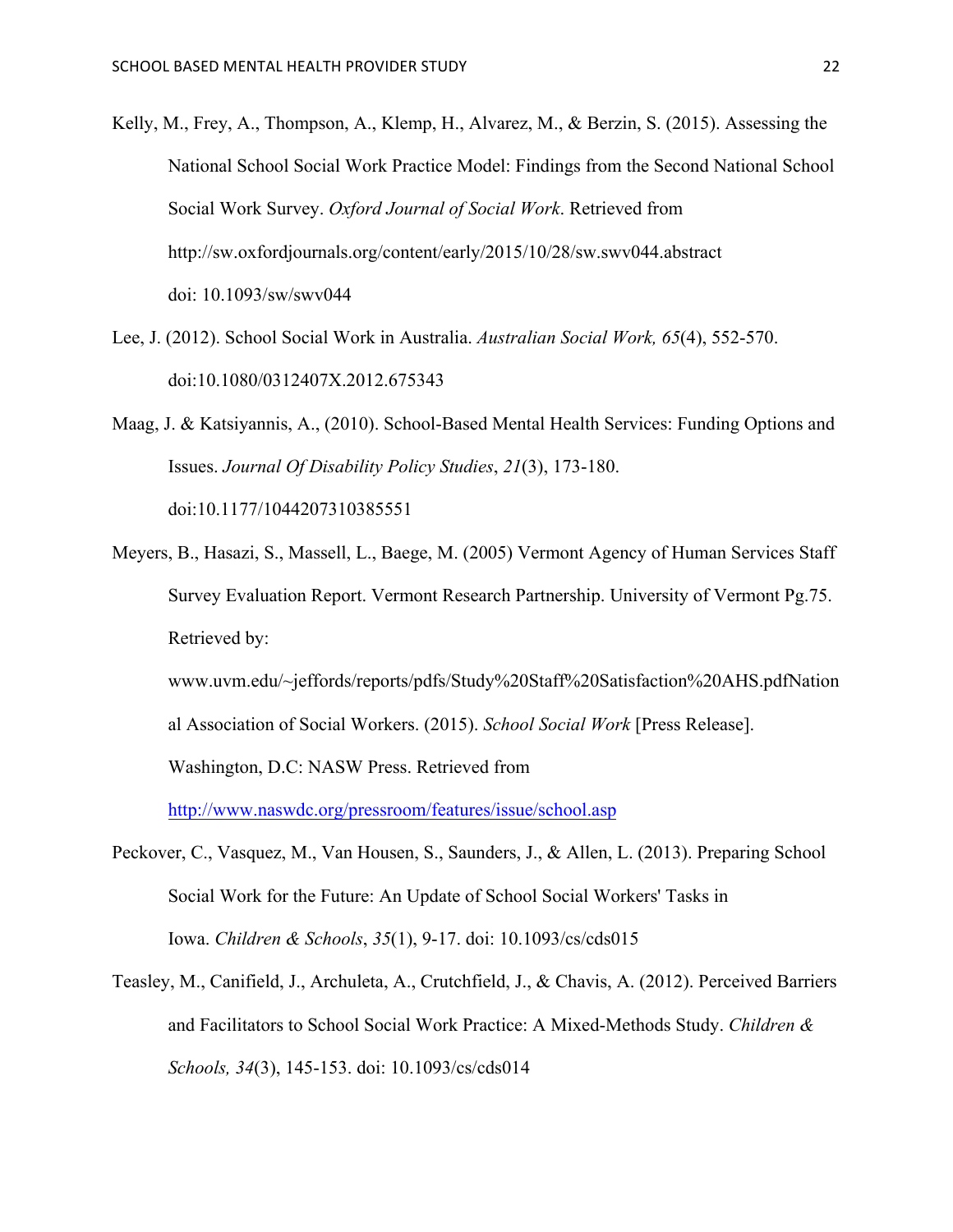- UN Documents: Gathering a Body of Global Agreements (1924) *Geneva Declaration of the Rights of the Child*. Retrieved from http://www.un-documents.net/gdrc1924.htm
- U.S. Department of Education, National Center for Education Statistics, Schools and Staffing Survey (SASS), "Public School Data File," 2007-08.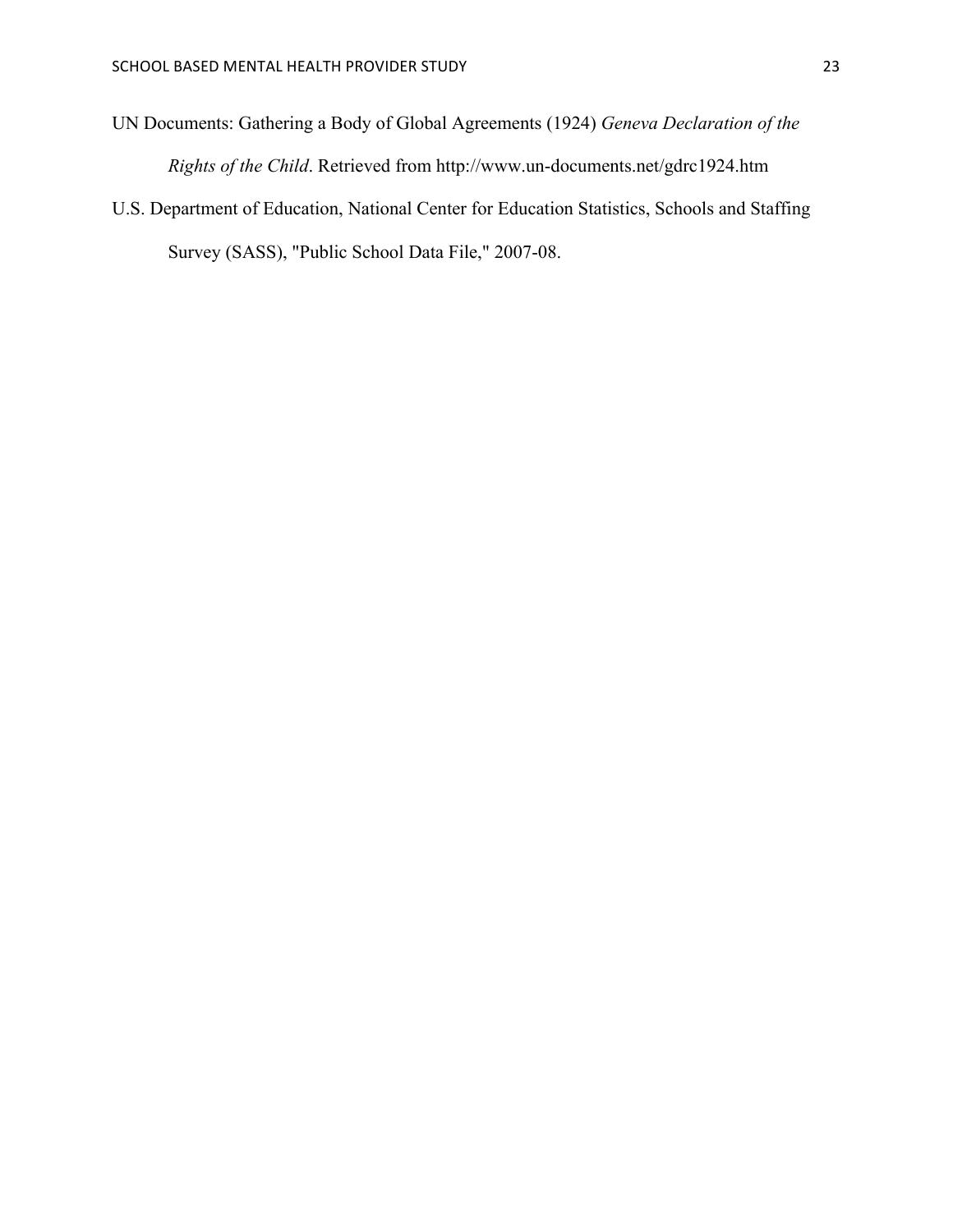# Appendix A Organizations Contacted

National Association of Social Workers American Council for School Social Work School Social Work Association of America 19 State Chapters of the School Social Work Association Six professional associations for School Psychologists School Counselor's professional organizations BSU School of Social Work Alumni Facebook Advertisements Facebook pages for Bridgewater State University's School of Social Work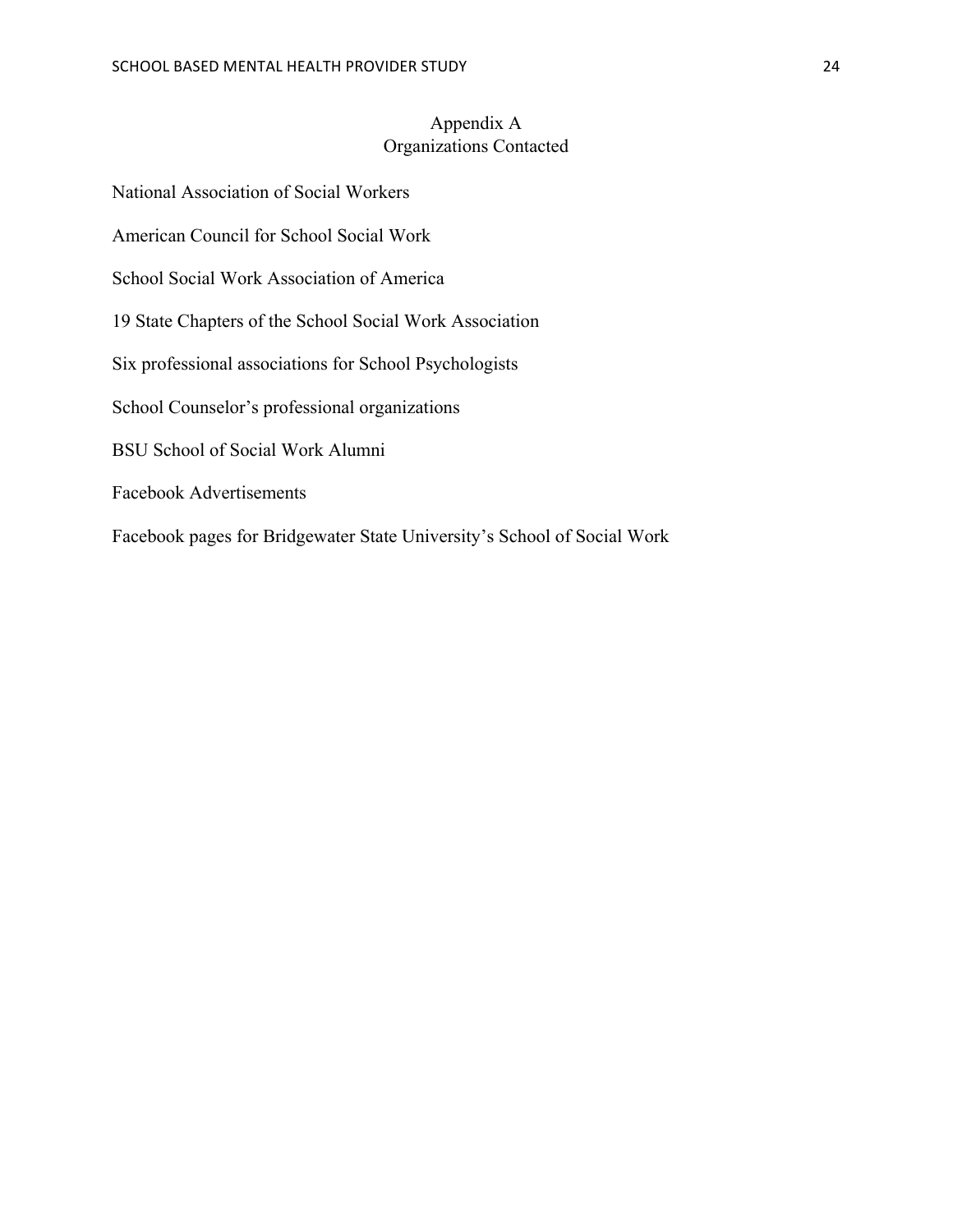# Appendix B

# Region List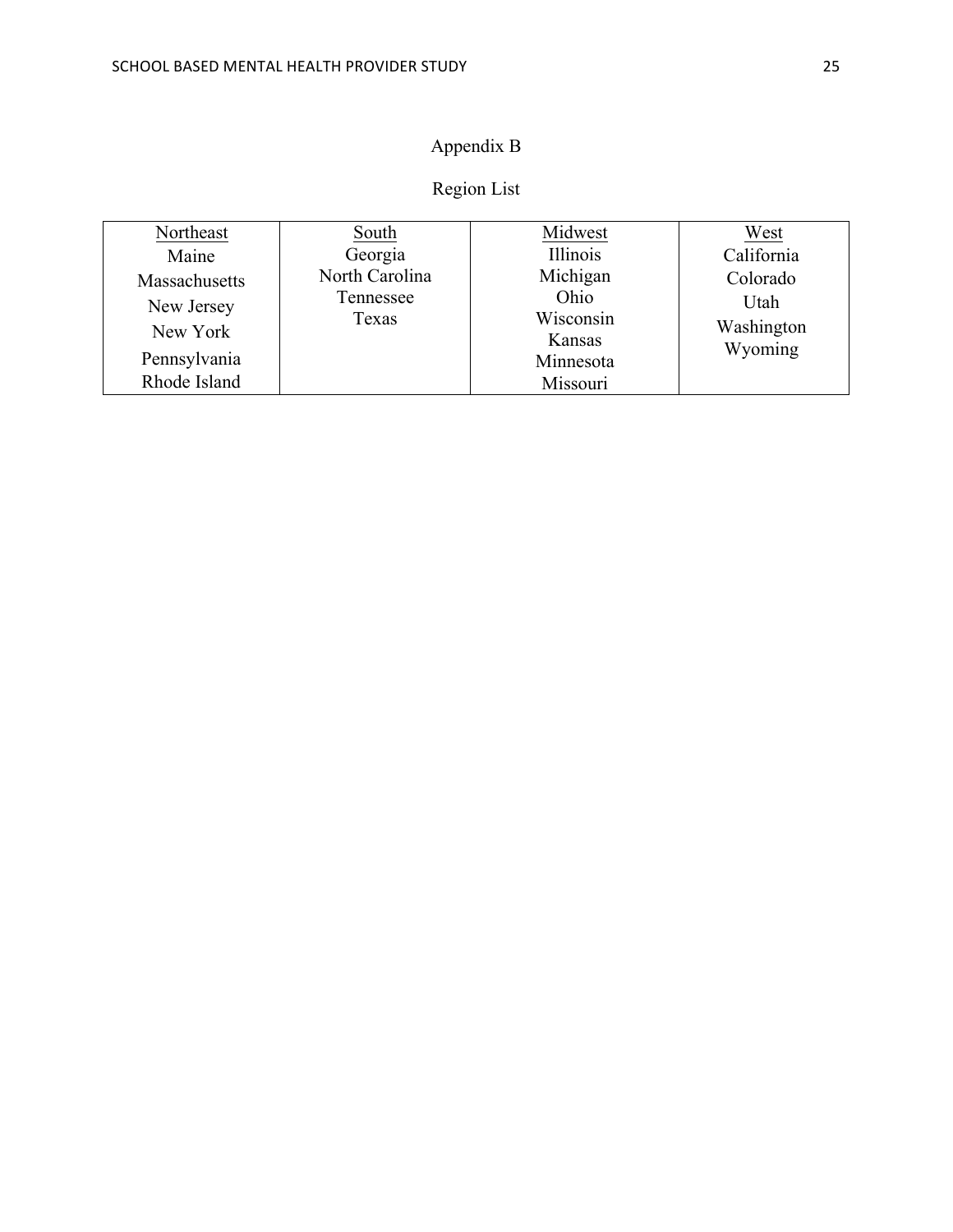#### Appendix C

#### Recruitment Statements

A student researcher at Bridgewater State University is conducting a study on school-based mental health providers' job satisfaction and experience with building and maintaining relationships in the school community. For this study, the researcher is seeking anyone who provides mental health services in a school setting. This includes but is not limited to full time and part time school social workers, adjustment counselors, licensed mental health clinicians, and psychologists. If you are interested in participating in this survey please click here https://bridgew.az1.qualtrics.com/SE/?SID=SV\_9GOl51epJBVKqbz

# **SHARING ON FACEBOOK**

Hello, I am a student researcher at Bridgewater State University. I am currently conducting a study on school-based mental health providers' job satisfaction and experience with building and maintaining relationships in the school community. If you would like to help me reach more participants, please share the post found on my page at https://www.facebook.com/School-Based-Mental-Health-Study-263564244008574/ .

Thank you, Amanda

# **EMAIL**

Social Work Student Researcher Seeking Study Participants

Hello, I am a student researcher at Bridgewater State University. I am currently conducting a study on school-based mental health providers' job satisfaction and experience with building and maintaining relationships in the school community. For this study, I am seeking anyone who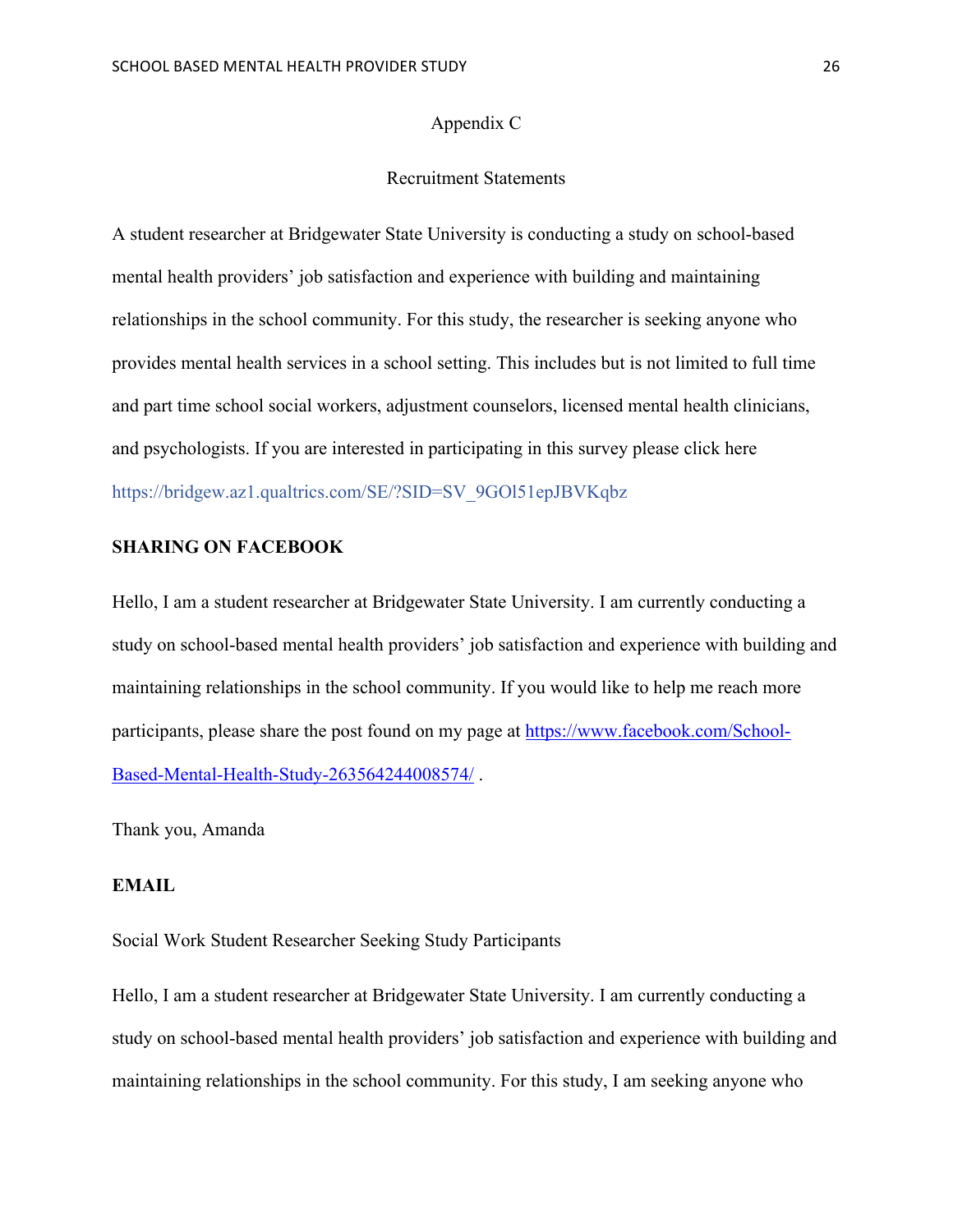provides mental health services in a school setting. This includes but is not limited to full time and part time school social workers, adjustment counselors, school counselors, licensed mental health clinicians, and psychologists. If you are interested in participating in this survey, please click here. Please help me reach as many participants as possible by forwarding this on to any interested parties you know.

Thank you so much, Amanda Dellea

#### **Facebook wall**

Hello, I am a student researcher at Bridgewater State University. I am currently conducting a study on school-based mental health providers' job satisfaction and experience with building and maintaining relationships in the school community. For this study, I am seeking anyone who provides mental health services in a school setting. This includes but is not limited to full time and part time school social workers, adjustment counselors, licensed mental health clinicians, and psychologists. If you are interested in participating in this survey, please follow this llink.https://bridgew.az1.qualtrics.com/SE/?SID=SV\_9GOl51epJBVKqbz Please help me reach as many participants as possible by forwarding this on to any interested parties you know. Thank you so much, Amanda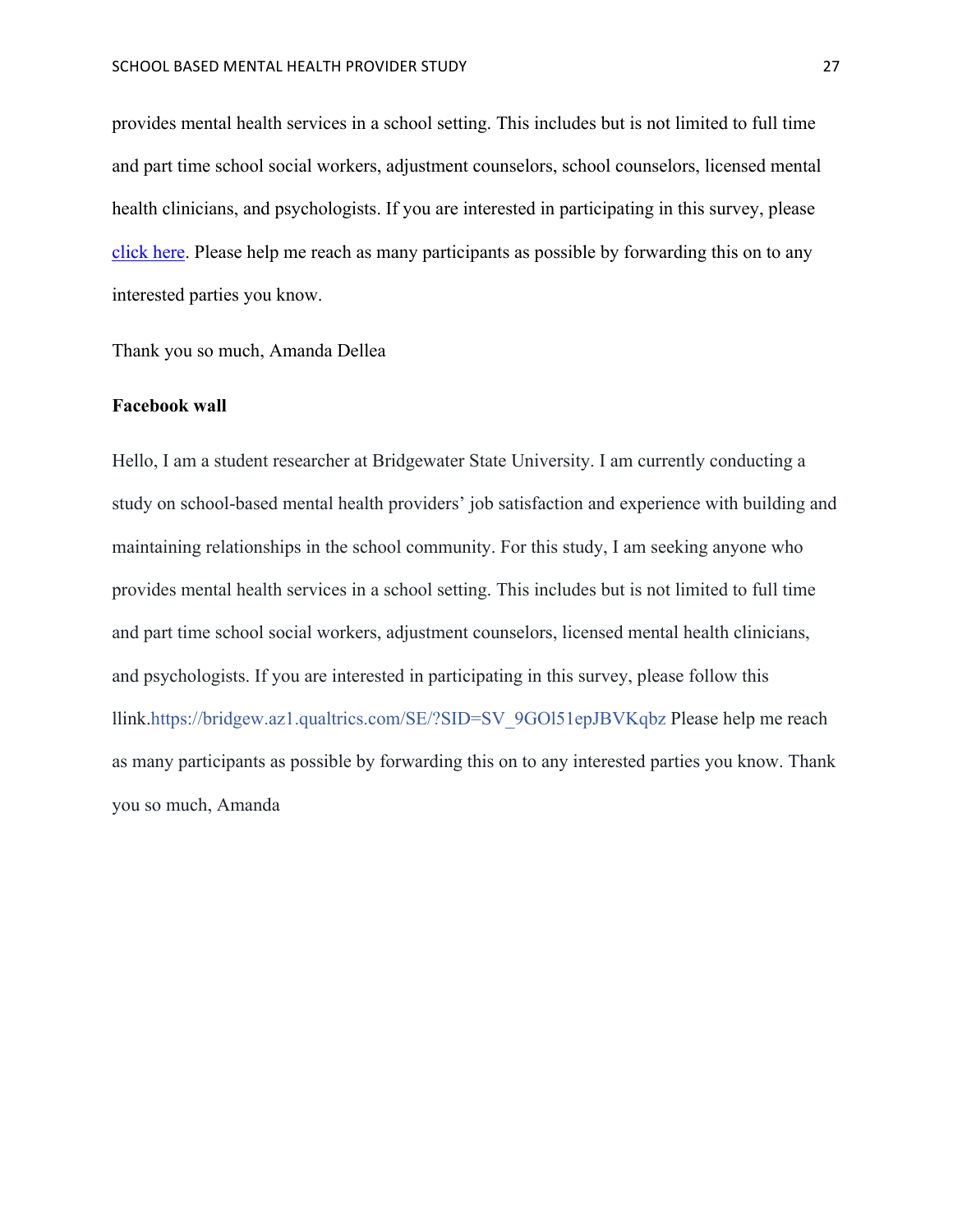# Appendix D

# **Survey for School Based Mental Health Study**

#### **Screener Questions:**

- 1. Do you speak English?
	- $\Box$  Yes
	- $\Box$  No (exit screen)
- 2. Do you live in the United States?
	- $\Box$  Yes  $\Box$  No (exit screen)
- 3. Do you work in a school providing social work, mental health, or counseling services?
	- $\Box$  Yes
	- $\Box$  No (exit screen)

# 4. In terms of educational specializations, which of the following best describes you?

- $\Box$  Counseling
- $\Box$  Social work
- $\Box$  Psychology
- $\Box$  Guidance (exit screen)
- $\Box$  Other

# **Job Satisfaction Questions**

*This first set of questions ask you about how satisfied you are with your job. Please indicate the extent to which you agree or disagree with each of the following statements.* 

|                                                                    | <b>Extent to Which You Agree</b> |          |       |          |
|--------------------------------------------------------------------|----------------------------------|----------|-------|----------|
| <i>Statement</i>                                                   | Strongly                         | Disagree | Agree | Strongly |
|                                                                    | Disagree                         |          |       | Agree    |
| 1. The physical environment of my main worksite<br>is satisfactory |                                  |          |       |          |
| 2. My salary is fair considering my duties and<br>responsibilities |                                  |          |       |          |
| 3. I often think about leaving my job                              |                                  |          |       |          |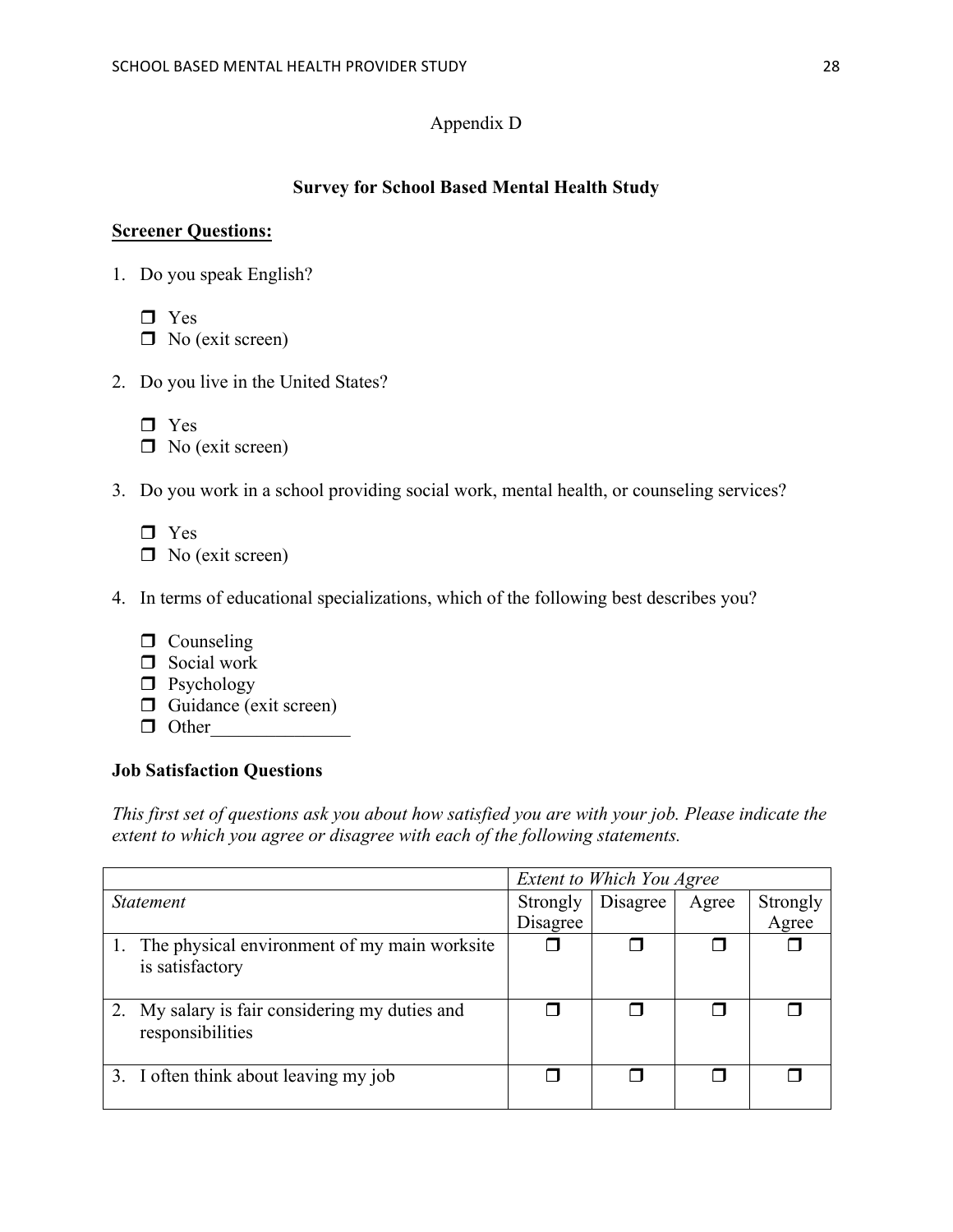|                                                                    | <b>Extent to Which You Agree</b> |          |       |          |
|--------------------------------------------------------------------|----------------------------------|----------|-------|----------|
| <i>Statement</i>                                                   | Strongly                         | Disagree | Agree | Strongly |
|                                                                    | Disagree                         |          |       | Agree    |
| 4. My work makes a difference in people's lives                    |                                  |          |       |          |
| 5. I feel positive about the possibilities for change<br>in my job | П                                |          |       |          |
| 6. My workload and responsibilities are<br>reasonable              |                                  |          |       |          |

# **Job Activities**

*Please indicate where or how you currently spend the majority of your time performing these professional activities.* 

|                                                   | How much time do you <b>actually spend</b> on these activities? |        |        |  |  |
|---------------------------------------------------|-----------------------------------------------------------------|--------|--------|--|--|
| <i>Activity</i>                                   | A Little Time                                                   | Some   | Most   |  |  |
| 1. Paperwork                                      | □                                                               | ⊓      | ⊓      |  |  |
| 2. Case management                                | Π                                                               | $\Box$ | $\Box$ |  |  |
| 3. Meetings w/ Teachers                           | ⊓                                                               | ⊓      | П      |  |  |
| 4. Meetings w/ Admin.                             | Π                                                               | $\Box$ | ⊓      |  |  |
| 5. Meetings w/ Parents                            | Π                                                               | $\Box$ | $\Box$ |  |  |
| 6. Policy advocacy (school,<br>state, or federal) | $\Box$                                                          | $\Box$ | $\Box$ |  |  |
| 7. Research on evidence-<br>based practice        | ⊓                                                               | $\Box$ | $\Box$ |  |  |
| 8. Counseling: Individual                         | ⊓                                                               | $\Box$ | $\Box$ |  |  |
| 9. Counseling: Family                             | ⊓                                                               | $\Box$ | П      |  |  |
| 10. Counseling: Group                             | ⊓                                                               | $\Box$ | П      |  |  |
| 11. Travel                                        | □                                                               | П      |        |  |  |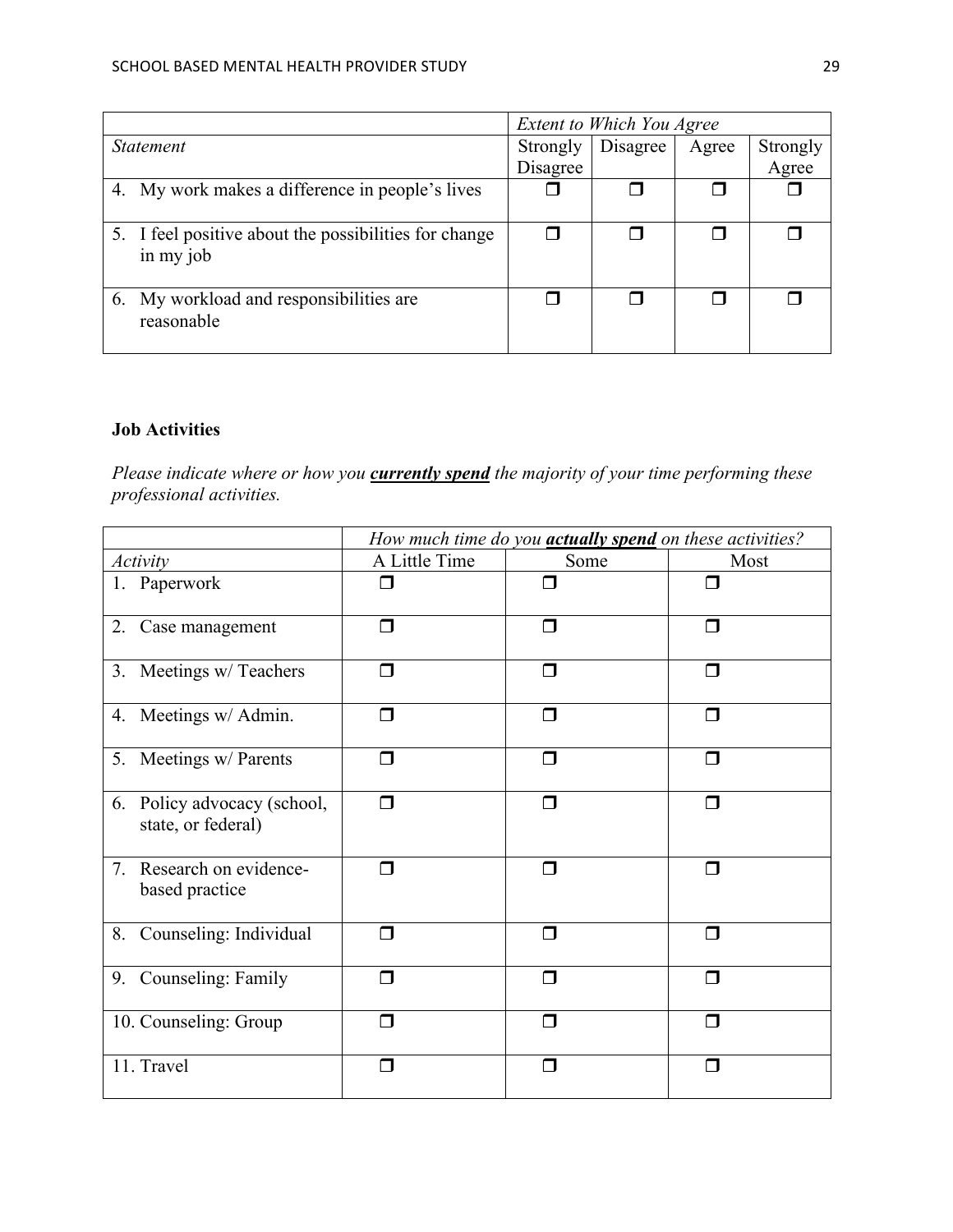| Please indicate how you <b>would like to spend</b> the majority of your time performing these |  |  |
|-----------------------------------------------------------------------------------------------|--|--|
| professional activities.                                                                      |  |  |

|                                                   | How much time would you like to spend on these activities? |        |        |  |  |
|---------------------------------------------------|------------------------------------------------------------|--------|--------|--|--|
| Activity                                          | A Little Time                                              | Some   | Most   |  |  |
| 1. Paperwork                                      | ⊓                                                          |        | П      |  |  |
| 2. Case management                                | $\Box$                                                     | П      | П      |  |  |
| 3. Meetings w/ Teachers                           | $\Box$                                                     | Π      | $\Box$ |  |  |
| 4. Meetings w/ Admin.                             | Π                                                          | ⊓      | ⊓      |  |  |
| 5. Meetings w/ Parents                            | $\Box$                                                     | $\Box$ | $\Box$ |  |  |
| 6. Policy advocacy (school,<br>state, or federal) | $\Box$                                                     | $\Box$ | $\Box$ |  |  |
| Research on evidence-<br>7.<br>based practice     | ⊓                                                          | ⊓      | $\Box$ |  |  |
| 8. Counseling: Individual                         | ⊓                                                          | П      | П      |  |  |
| 9. Counseling: Family                             | ⊓                                                          | ⊓      | ⊓      |  |  |
| 10. Counseling: Group                             | ⊓                                                          | П      | П      |  |  |
| 11. Travel                                        | $\blacksquare$                                             | П      | П      |  |  |

# **Working with Students**

*This next set of questions ask you about what it is like to work with the students in your school setting(s Please indicate the extent to which you agree or disagree with each of the following statements.* 

|                                                                               | Extent to Which You Agree |          |       |          |
|-------------------------------------------------------------------------------|---------------------------|----------|-------|----------|
| <i>Statement</i>                                                              | Strongly                  | Disagree | Agree | Strongly |
|                                                                               | Disagree                  |          |       | Agree    |
| Students are receive enough mental health<br>help and support from the school |                           |          |       |          |
| 2. I have adequate time to foster relationships                               |                           |          |       |          |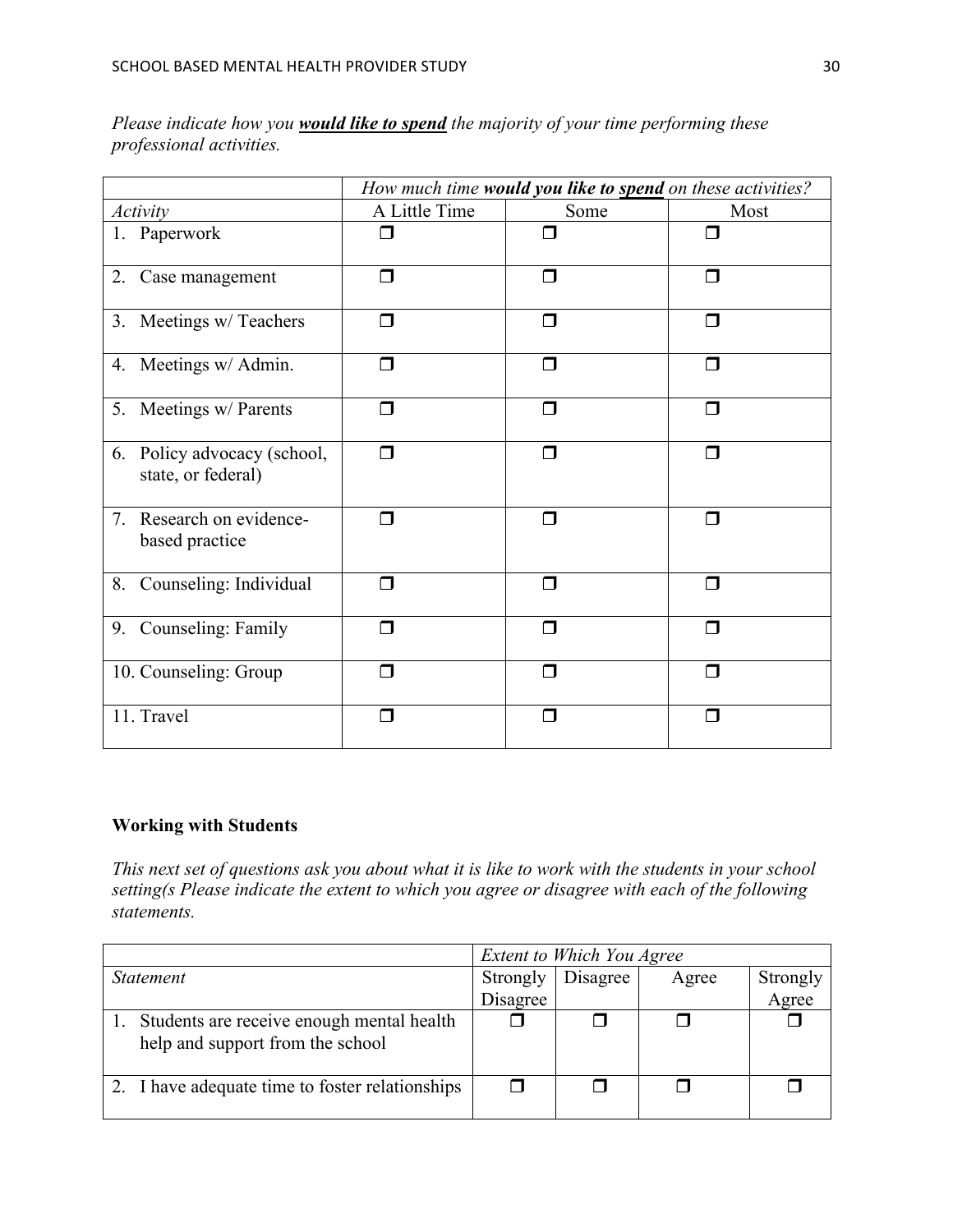|                                                                                 | Extent to Which You Agree |          |       |          |
|---------------------------------------------------------------------------------|---------------------------|----------|-------|----------|
| <i>Statement</i>                                                                |                           | Disagree | Agree | Strongly |
|                                                                                 | Disagree                  |          |       | Agree    |
| with students                                                                   |                           |          |       |          |
| 3. The amount of time I spend onsite is<br>adequate for my job responsibilities |                           |          |       |          |
| 4. The students I work with are making<br>timely and adequate progress          |                           |          |       |          |
| 5. I believe students respect my opinions                                       |                           |          |       |          |
| 6. I feel like I am part of the students' school<br>community                   |                           |          |       |          |
| 7. I have adequate time to complete tasks I<br>deem valuable                    |                           |          |       |          |

# **Administrators, Teachers, and Parents**

*This next set of questions ask you about what it is like to work with administrators, teachers, and parents in your school setting(s Please indicate the extent to which you agree or disagree with each of the following statements.* 

|                                                                      | <b>Extent to Which You Agree</b> |          |       |          |  |
|----------------------------------------------------------------------|----------------------------------|----------|-------|----------|--|
| <i>Statement</i>                                                     | Strongly                         | Disagree | Agree | Strongly |  |
|                                                                      | Disagree                         |          |       | Agree    |  |
| <b>Working with Administrators</b>                                   |                                  |          |       |          |  |
| 1. A feeling of teamwork, mutual respect, and                        |                                  |          |       |          |  |
| cooperation exists during meetings with                              |                                  |          |       |          |  |
| administrators                                                       |                                  |          |       |          |  |
|                                                                      |                                  |          |       |          |  |
| 1.<br>The <i>administrators</i> value my opinions                    |                                  |          |       |          |  |
|                                                                      |                                  |          |       |          |  |
| 2. I feel respected by my <i>direct supervisor</i>                   |                                  |          |       |          |  |
|                                                                      |                                  |          |       |          |  |
| 3. I believe <i>administrators</i> understand what a                 |                                  |          |       |          |  |
| social worker does in a school setting.                              |                                  |          |       |          |  |
|                                                                      |                                  |          |       |          |  |
| I feel that the <i>administration</i> value social<br>$\overline{4}$ |                                  |          | П     |          |  |
| workers in the school setting                                        |                                  |          |       |          |  |
|                                                                      |                                  |          |       |          |  |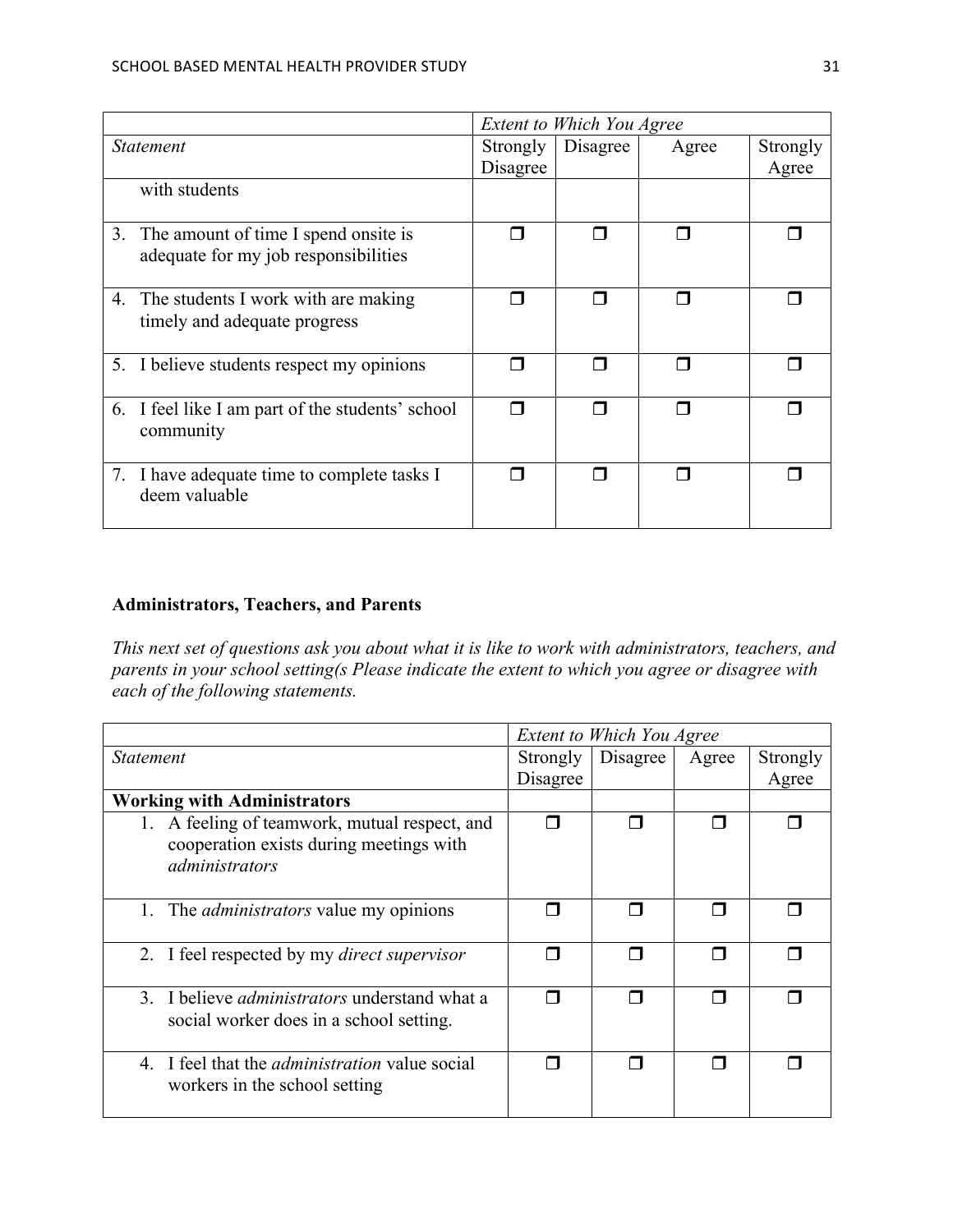|                                                                                                      | Extent to Which You Agree |                |                |                   |
|------------------------------------------------------------------------------------------------------|---------------------------|----------------|----------------|-------------------|
| <b>Statement</b>                                                                                     | Strongly<br>Disagree      | Disagree       | Agree          | Strongly<br>Agree |
| <b>Working with Teachers</b>                                                                         |                           |                |                |                   |
| 1. A feeling of teamwork, mutual respect, and<br>cooperation exists during meetings with<br>teachers | $\Box$                    | $\Box$         | ◘              | П                 |
| 2. The teachers value my opinions                                                                    | $\Box$                    | $\Box$         | $\Box$         | ⊓                 |
| 3. I feel respected by the teachers                                                                  | $\Box$                    | $\Box$         | $\Box$         | ⊓                 |
| 4. I feel that the <i>teachers</i> value social workers<br>in the school setting                     | $\Box$                    | $\blacksquare$ | $\blacksquare$ | ⊓                 |
| 5. I believe <i>teachers</i> understand what a social<br>worker does in a school setting.            | $\Box$                    | $\Box$         | $\Box$         | $\Box$            |
| <b>Working with Parents</b>                                                                          | $\Box$                    | $\Box$         | $\Box$         | $\Box$            |
| 1. A feeling of teamwork, mutual respect, and<br>cooperation exists during meetings with<br>parents  | $\Box$                    | ⊓              | $\Box$         | П                 |
| The <i>parents</i> value my opinions<br>2.                                                           | $\Box$                    | $\Box$         | $\Box$         | П                 |
| 3. I feel respected by the <i>parents</i>                                                            | $\Box$                    | $\Box$         | $\Box$         | $\Box$            |
| 4. I feel that the <i>parents</i> value social workers<br>in the school setting                      | $\Box$                    | $\Box$         | $\Box$         | ⊓                 |
| 5. I believe <i>parents</i> understand what a social<br>worker does in a school setting.             | $\Box$                    | $\Box$         | $\Box$         | $\blacksquare$    |

# **Open-Ended Questions About Your Job**

What I really enjoy about my job is:

If I could change anything about my job it would be: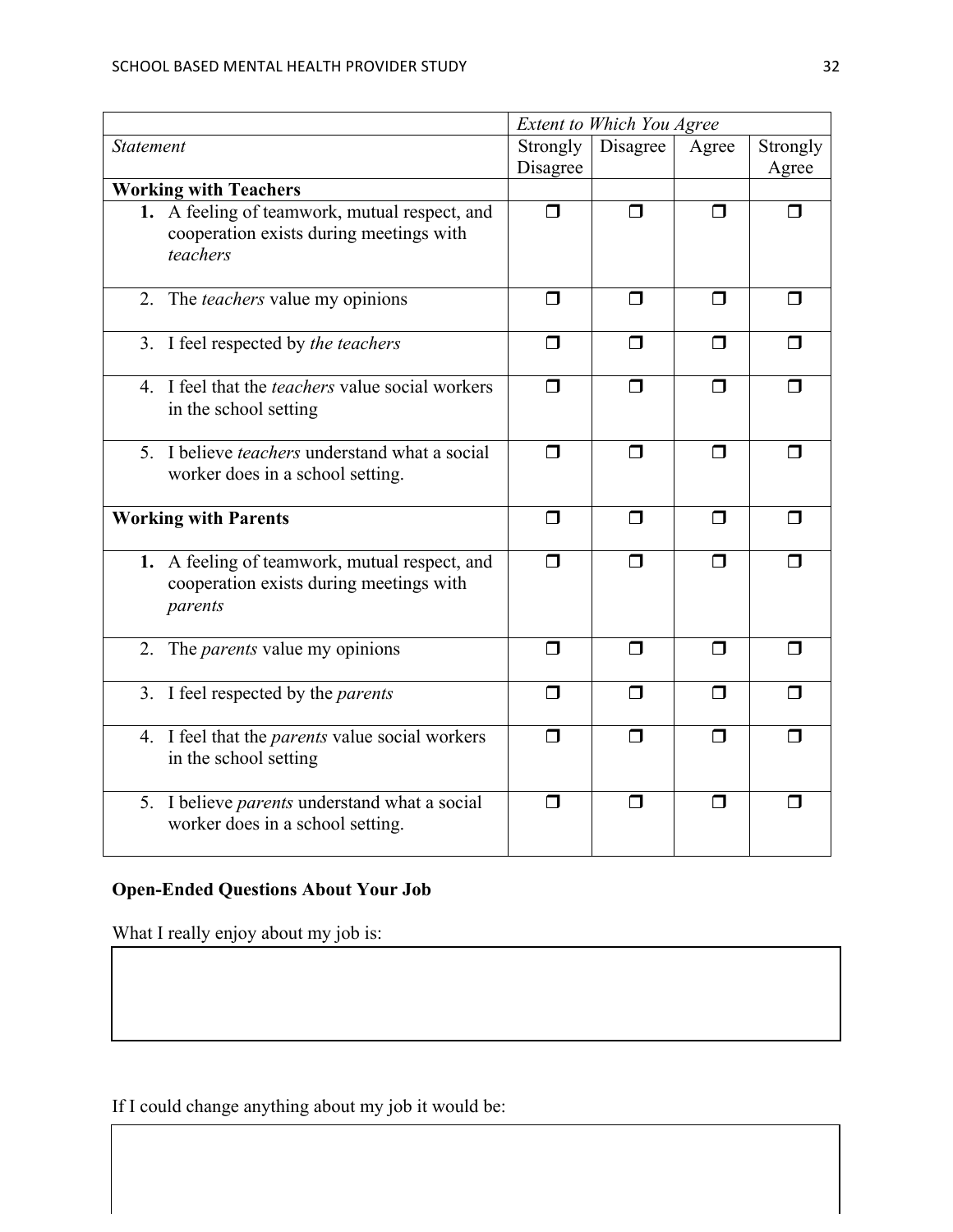#### **Demographic Questions**

*Finally, we'd like to gather a bit of information about you. It helps us to understand who is in our sample.* 

- 1. What is your gender
	- $\Box$  Male
	- $\Box$  Female
	- $\Box$  Transgender
- 2. How old are you today?
- 3. Which of the following best describes you? (Select all that apply)
	- $\Box$  American Indian/Alaska Native
	- $\Box$  Asian
	- $\Box$  Black/African American
	- $\Box$  Latino/Hispanic
	- $\Box$  Native Hawaiian/Pacific Islander
	- $\Box$  White
- 4. In what state do you work? [Dropdown list will appear]
- 5. What is your highest level of education?
	- $\Box$  Associate's degree
	- $\Box$  Bachelor's degree
	- $\Box$  Master's degree
	- $\Box$  Doctorate degree
- 6. How do you describe yourself (select all that apply)
	- $\Box$  Adjustment counselor
	- $\Box$  School social worker
	- $\Box$  Mental health clinician
	- $\Box$  Psychologist
- 7. Which of the following best describes your annual individual income?